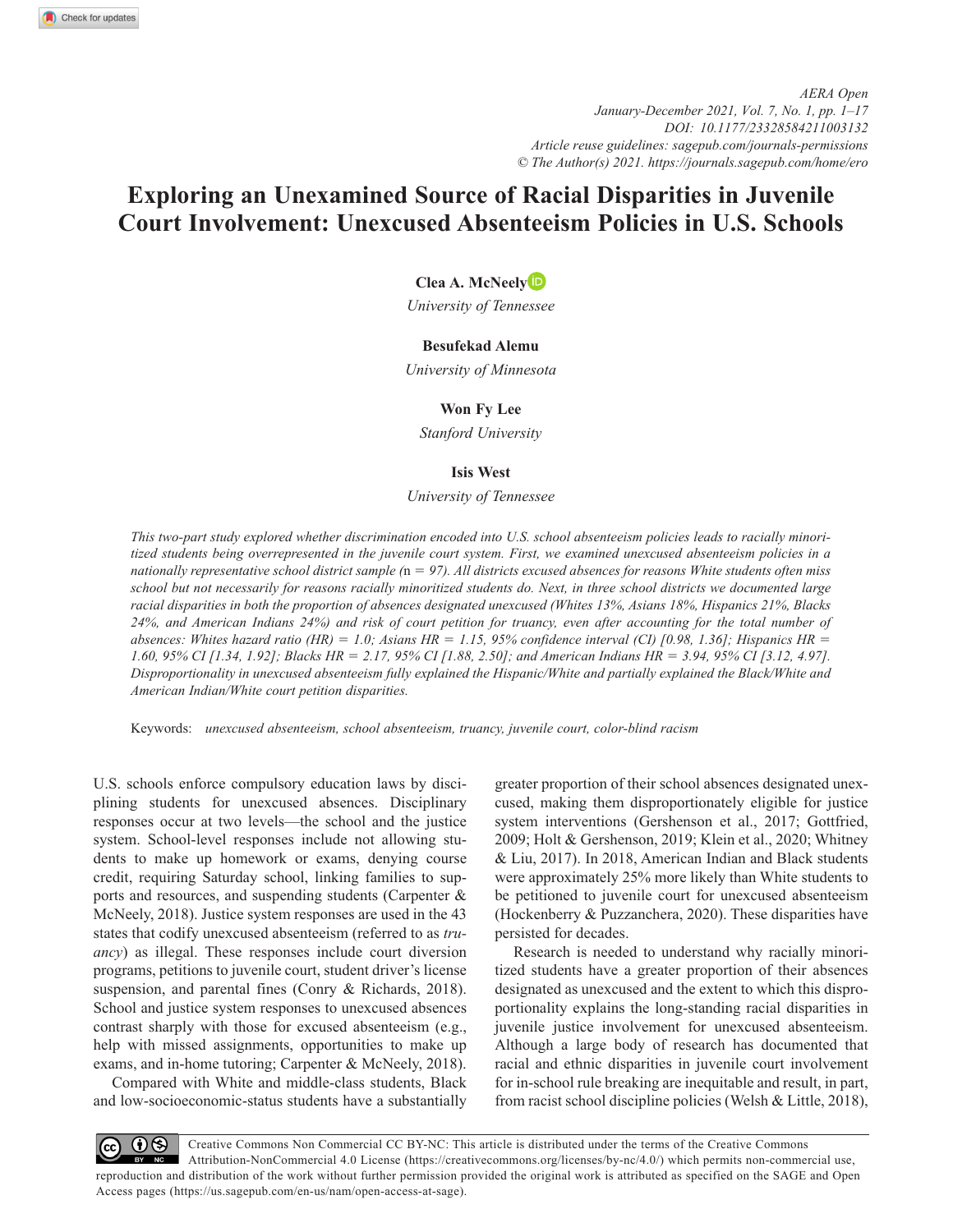a parallel investigation of school attendance policies and their inequitable consequences is yet to be undertaken. Data challenges contribute to the paucity of research on unexcused absenteeism policies and juvenile court involvement. Because most states do not provide information about whether student absences are excused or unexcused, such data typically must be obtained from individual districts. Furthermore, data on juvenile court petitions for unexcused absenteeism are maintained by county attorneys' offices and are neither publicly available nor easily linked to educational data. If this topic remains unstudied because of these difficulties, severe inequities could remain hidden in plain sight.

The purpose of this article is twofold: (1) to present the theoretical argument for how seemingly race-neutral attendance policies could result in school staff disproportionately petitioning racially minoritized students to juvenile court for unexcused absenteeism and (2) to provide preliminary evidence to test this argument's plausibility. Due to the complexities of obtaining relevant school district and juvenile court data, we used a sequential research design with two different samples and data sets. First, we created a policy database for a representative sample of 97 medium-sized U.S. school districts and critically examined their definitions of excused and unexcused absenteeism. This analysis established the plausibility of the hypothesis that widely used definitions of excused and unexcused absences could cause racial and ethnic disparities in the proportion of absences designated unexcused.

We then used 15 years of individual, linked administrative data from three school districts with normative attendance policies to determine (1) whether the pattern of disparities in unexcused absences predicted by the policy review occurred in these districts and (2) whether this disparity explained the racial and ethnic disparities in juvenile court petitions for unexcused absenteeism. These analyses established the plausibility of the second causal link in our conceptual framework, namely that racial and ethnic disparities in unexcused absenteeism rates account for disparities in juvenile court petitions for unexcused absenteeism.

This study could not directly test the proposed theoretical mechanism through which race-neutral attendance policies contribute to racial and ethnic disparities in juvenile court petitions for unexcused absenteeism. However, this study does offer multiple innovations. To our knowledge, this is the first critical analysis of U.S. public school attendance policy content and the most complete theoretical explanation of how systemic racism is sustained through the practice of daily attendance taking. We also included several racially minoritized groups in the analysis, including American Indians, who too often are excluded in education research.

# **Unexcused Versus Excused Absenteeism: What Is the Difference?**

School attendance became compulsory in the United States beginning in the 1850s, largely in response to fears about increased immigration. Early boosters of free, compulsory education saw public schools as a way to inculcate Christian morality and democratic patriotism in the newly arrived children (Katz, 1976). These compulsory education laws were largely unenforceable until enforcement policies and structures emerged in the early 1900s. These policies, which remain in place today, included requiring schools to take attendance and granting the justice system the authority and responsibility to fine or sentence noncompliant families and students. Legal enforcement of school attendance concomitantly required the means to exempt absences for legitimate reasons. Consequently, most state education laws added the requirement that schools distinguish excused from unexcused absences, and restricted enforcement of compulsory school attendance to unexcused absences (Conry & Richards, 2018).

In most states, excused absences are legally defined as being either outside the student's control or for the student's social or educational benefit (Conry & Richards, 2018). Examples of excused absences include those due to illness, spending time with a parent in the military, and visiting colleges. Schools respond to excused absences by helping children make up homework and exams and providing in-home instruction (Carpenter & McNeely, 2018). In contrast, unexcused absences for students over age 11 years are legally defined as deviant or willful (Birioukov, 2016; Jonasson, 2011; Lyon & Cotler, 2007). Staff must designate as unexcused all absences without proper documentation (e.g., a parental note) of a legitimate absence and apply disciplinary action once a student accrues given number of unexcused absences (Conry & Richards, 2018).

Schools typically apply a mix of supportive and punitive responses to unexcused absenteeism. Supportive responses include calling or sending texts or letters to parents, making home visits, and linking students and families to social services. Punitive responses include requiring Saturday school, suspending students, forbidding extracurricular activity participation, and denying homework, exam, or course credit (Carpenter & McNeely, 2018). When such measures fail to reduce unexcused absenteeism, schools can request justice system involvement. In some districts, school personnel can directly petition students to juvenile court after a specified number of unexcused absences, typically five to seven (Conry & Richards, 2018). More commonly, however, school personnel first refer students to a court diversion program (Carpenter & McNeely, 2018) run by the county attorney's office or a designated agency. If their attendance does not improve in the court diversion program,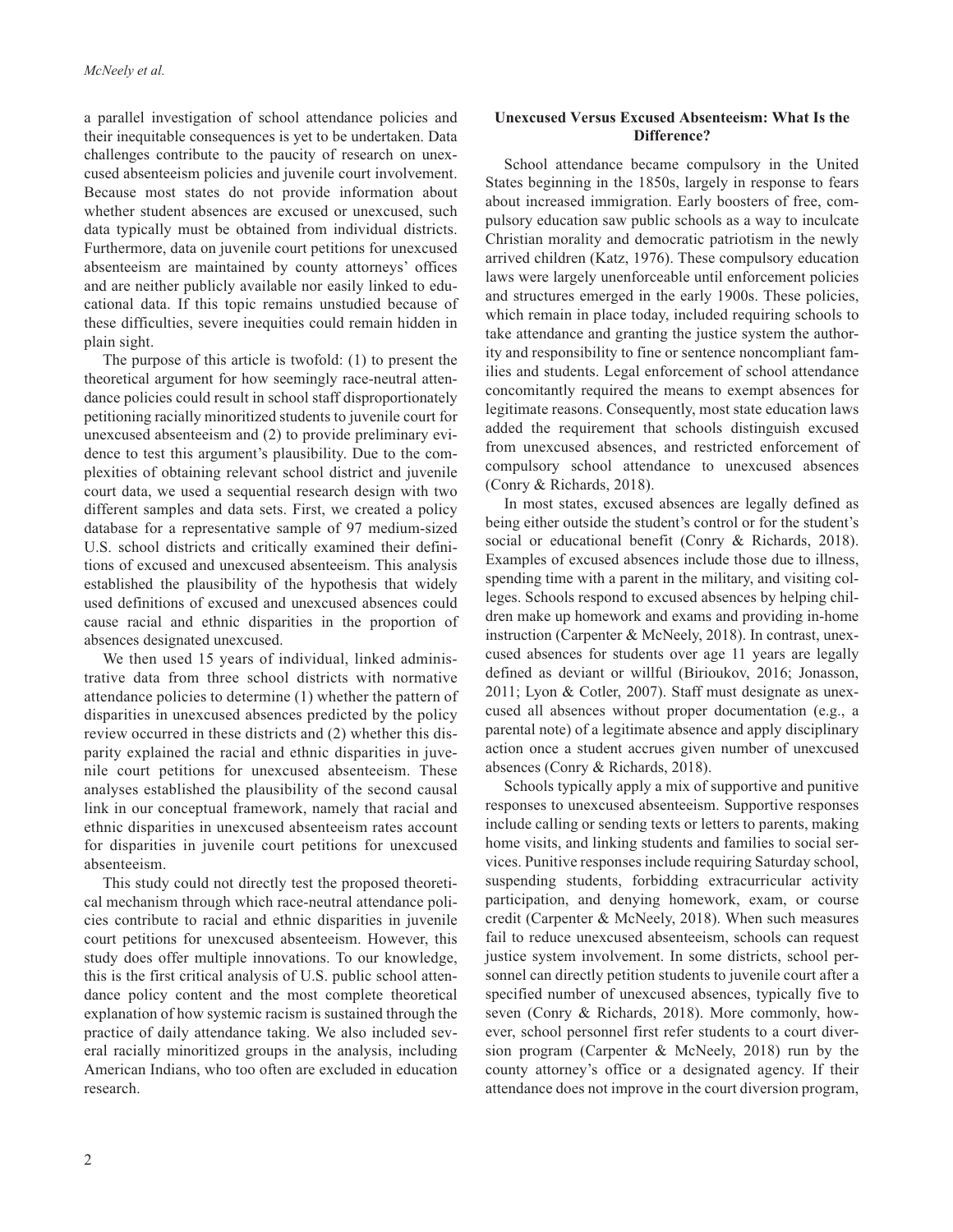students can be petitioned to juvenile court. Such petitions can result in court-ordered school attendance, parental fines, students' loss of their driver's license, or, in extreme cases, student removal from the home.

# **Critical Race Theory, Color-Blind Policies, and Unexcused Absenteeism**

Critical race theory can be used to understand how racism is institutionalized in day-to-day unexcused absenteeism policies, even when school leaders explicitly craft those policies to be color-blind (i.e., not taking race or ethnicity into account; Bonilla-Silva, 1997, 2006; Gillborn, 2005; Roithmayr, 2014). This seemingly paradoxical situation results from the way humans process information (Gillborn, 2005; Roithmayr, 2014).

To process information rapidly, humans rely on mental models (Roithmayr, 2014) or frames (Bales & Gilliam, 2004; Bonilla-Silva, 2006), which consist of a set of unquestioned assumptions. People use frames to quickly conceptualize an issue, identify who is responsible, and choose the best solution. While multiple frames coexist in society, there is typically a dominant frame constructed by the dominant group—in this case, Whites. This group naturally adopts a frame that protects its interests (Roithmayr, 2014). Dominant frames persist through time and circumstances because the default psychological pattern is to fit new information into a dominant frame rather than adjust the frame to accommodate the new information (Bales & Gilliam, 2004). The end result is that educational laws and policies automatically perpetuate unearned educational advantages for White students and families (Bonilla-Silva, 2006; Roithmayr, 2014).

Bonilla-Silva (2006) identified three frames underpinning color-blind education policies, including absenteeism policies: (1) the abstract liberalism frame, (2) the cultural racism frame, and (3) the naturalization frame. The overarching abstract liberalization frame prioritizes merit, individual responsibility, and equal opportunity (Bonilla-Silva, 2006). School absenteeism policies emanating from this frame classify absences considered responsible or meritorious as excused, while those considered irresponsible or deviant are categorized as unexcused and even illegal (Conry & Richards, 2018). While both Black and White Americans value merit, responsibility, and opportunity (Manning et al., 2015), White Americans typically control the definition of what is responsible and meritorious (Bonilla-Silva, 2006; Roithmayr, 2014).

While this dominant frame results in educational inequities, two additional frames are applied to explain them as inevitable, natural occurrences (Bonilla-Silva, 2006). The cultural racism frame posits that racial and ethnic disparities in unexcused absences result from racially minoritized families either valuing education less than White families or failing to understand the importance of school attendance (Zirkel & Pollack, 2016). Minimizing the logistical challenges disproportionately experienced by racially minoritized families due to segregation and poverty (e.g., transportation barriers, lack of reliable child care, and unpredictable work schedules) is an example of conflating impoverished circumstances with impoverished values. Ironically, these logistical challenges can be greatest for racially minoritized parents who are highly engaged in their children's education and take advantage of open enrollment policies to send their children out of their home school zone to safer, higher-performing schools (Stein & Grigg, 2019).

The third frame used to justify color-blind educational policies, the naturalization frame, attributes racial and ethnic disparities in unexcused absenteeism to societal sources outside the school. This frame manifests as the argument that overburdened schools should not be expected to fix problems beyond their control (Zirkel & Pollack, 2016), which allows Whites to maintain an ethos of fair play even as attendance policies grant them unmerited advantages. As Bonilla-Silva (2006) wrote, "Whites can appear 'reasonable' and even 'moral' while opposing almost all practical approaches to deal with de facto racial inequality" (p. 28).

Color-blind frames are evident in assertions, without evidence, that the association between unexcused absenteeism and academic difficulties is due to student delinquency, parental disinterest, or parental lack of knowledge about the importance of education (Eaton et al., 2008; Gottfried, 2009). Many students with unexcused absences have disengaged parents or are disengaged themselves. However, when student or family disengagement is offered as the only explanation for the association between unexcused absenteeism and low academic achievement, it obscures any role that color-blind attendance policies may play in shaping student outcomes.

## **Method**

Our analysis consisted of two separate components that, taken together, test the plausibility of the theoretical claim that attendance policies intended to be race-neutral are not race-neutral in their effect on juvenile court involvement for unexcused absenteeism. We followed a transformative study design guided by critical race theory (Creswell & Plano Clark, 2011). In this design, the qualitative research phase illuminates the social processes that produce the disparities, while the quantitative phase examines hypotheses about the size and scope of the disparities, as well as their effects. The link between the qualitative and quantitative components in this study is interpretive rather than empirical.

# *Study Component 1: Policy Content Analysis*

*Data Sources.* We used a random sample of 97 U.S. public school districts from the 1,256 public school districts with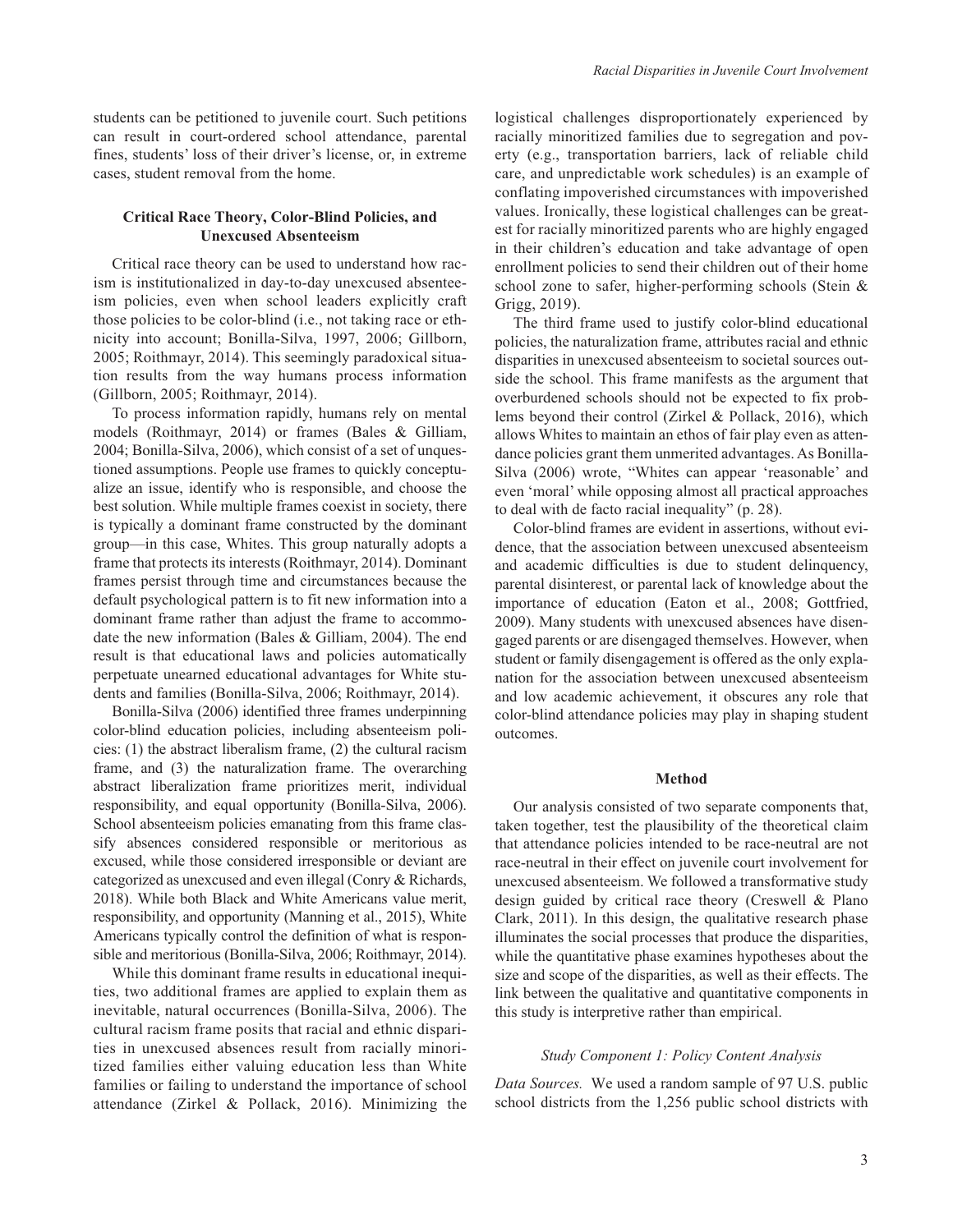between 7,000 and 40,000 students listed in the National Center for Education Statistics (NCES) 2018 Common Core of Data (NCES, 2020b). To draw the sample, we created and used a uniform random variable to sort the medium-sized districts into a random order, and then selected the first 97 districts. The sample contained rural, suburban, and urban districts in 30 states. Only three of the districts were charter districts because few charter districts have more than 7,000 students. States with many medium-sized districts (California, South Carolina, and Alabama) were overrepresented relative to their share of the school-age population. States with many small districts (Ohio, Oklahoma, Iowa, and Nebraska) or few, very large districts (Hawaii and Florida) were underrepresented in terms of their share of the schoolage population. The median number of students per district was 12,979 ( $M = 15,063$ ;  $SD = 8,150$ ), compared with the median of 11,740 students for all 1,256 public school districts in the United States with between 7,000 and 40,000 students (*M* = 14,726; *SD* = 7,790; NCES, 2020b). The two largest school districts in the country—Los Angeles and New York City—are listed as multiple, smaller districts in the Common Core of Data and therefore are represented in this sample.

*Data Extraction and Content Analysis.* From each school district's website, we extracted the definitions of excused and unexcused absences, how and when excuses are to be submitted, who has to provide them, and the consequences of unexcused absenteeism. In most cases, this information came directly from the district's student-parent handbook. In cases where the handbook referred to district or state policies without describing them, we drew the information from the relevant state statute or district policy.

We coded three pieces of information for each district: (1) the definition of excused absences, (2) the definition of unexcused absences, and (3) rules regarding illness verification by a medical provider. We first coded the reasons for excused absences based on the verbatim policy language. After coding policies from 25 school districts, we combined conceptually similar codes (e.g., illness, temporary illness, and quarantine). We then continued the coding process using these codes and adding new ones as appropriate, for a total of 17 codes (Figure 1). All coding was done in Microsoft Excel.

We further categorized the 17 codes for excused absence reasons into three predetermined code groups: (1) reasons we expected to be given with equal frequency by all racial and ethnic groups, (2) reasons we expected to be given most often by White students, and (3) reasons we expected would be given most often by American Indian, Black, Hispanic, and Hmong American students. We focused on Hmong American students because the Asian students in the second study component were primarily Hmong American, whose backgrounds and educational experiences are distinct from those of other Asian groups (Her, 2014). Our decisions regarding this classification were guided by prior research (Council on Foreign Relations, 2020; Ehrlich et al., 2014; Henry, 2007; Kearney, 2008; Ngo & Lor, 2013; Pew Charitable Trusts, 2010). For example, the racial and ethnic composition of enlisted U.S. military forces old enough to have children in grades 7 to 10 is representative of the overall U.S. population (Council on Foreign Relations, 2020). Consequently, we coded absence to visit a military parent in the first code group. In contrast, because racially minoritized students are much more likely than White students to have an incarcerated parent (Pew Charitable Trusts, 2010), visiting an incarcerated parent, when excused, was coded in the third code group.

The same coding process was completed separately for unexcused absences, resulting in nine reasons for unexcused absences. The entire data extraction and coding process was done independently by the first and fourth authors for all 97 schools, with few between-coder discrepancies  $(<3\%)$ . Every discrepancy was due to one of the coders failing to see a reason for absence in the district policy text. Together, the first and fourth authors reviewed and corrected all the discrepancies.

## *Study Component 2: Event History Analysis*

*Data.* The event history analysis involved 7th- to 10thgrade students who attended three public school districts in a Midwestern metropolitan county between 2006 and 2015. This study grew out of a program evaluation (McNeely et al., 2019; Lee et al., 2020), which determined the district selection. One district was urban, one contained first-ring suburbs, and one contained second-ring suburbs. Unexcused absenteeism data for the 2006 and 2007 academic years were missing for the second-ring suburban district, making that district's follow-up period 2 years shorter.

Nearly half (48%) of the students in the sample were eligible for free lunch, compared with 43% nationally; 19% had an individual educational plan, compared with 15% nationally; and 17% identified as Black, compared with 16% nationally (NCES, 2020a). These average characteristics masked considerable diversity, however. The three districts varied in size from 8,000 to 38,000 students and ranged from 6% to 34% Asian, 5% to 28% Black, 5% to 13% Hispanic, and 20% to 80% White. In all three districts, American Indian students constituted less than 2% of the student body. Due to data-sharing agreements, we do not report district-specific characteristics.

The absenteeism policies in the three districts were typical of those from the nationally representative sample of 97 school districts. One district excused absences only for illness, extreme family emergencies (death or fire), and religious observances. The other two districts also excused absences for prearranged vacations, suspensions, visiting a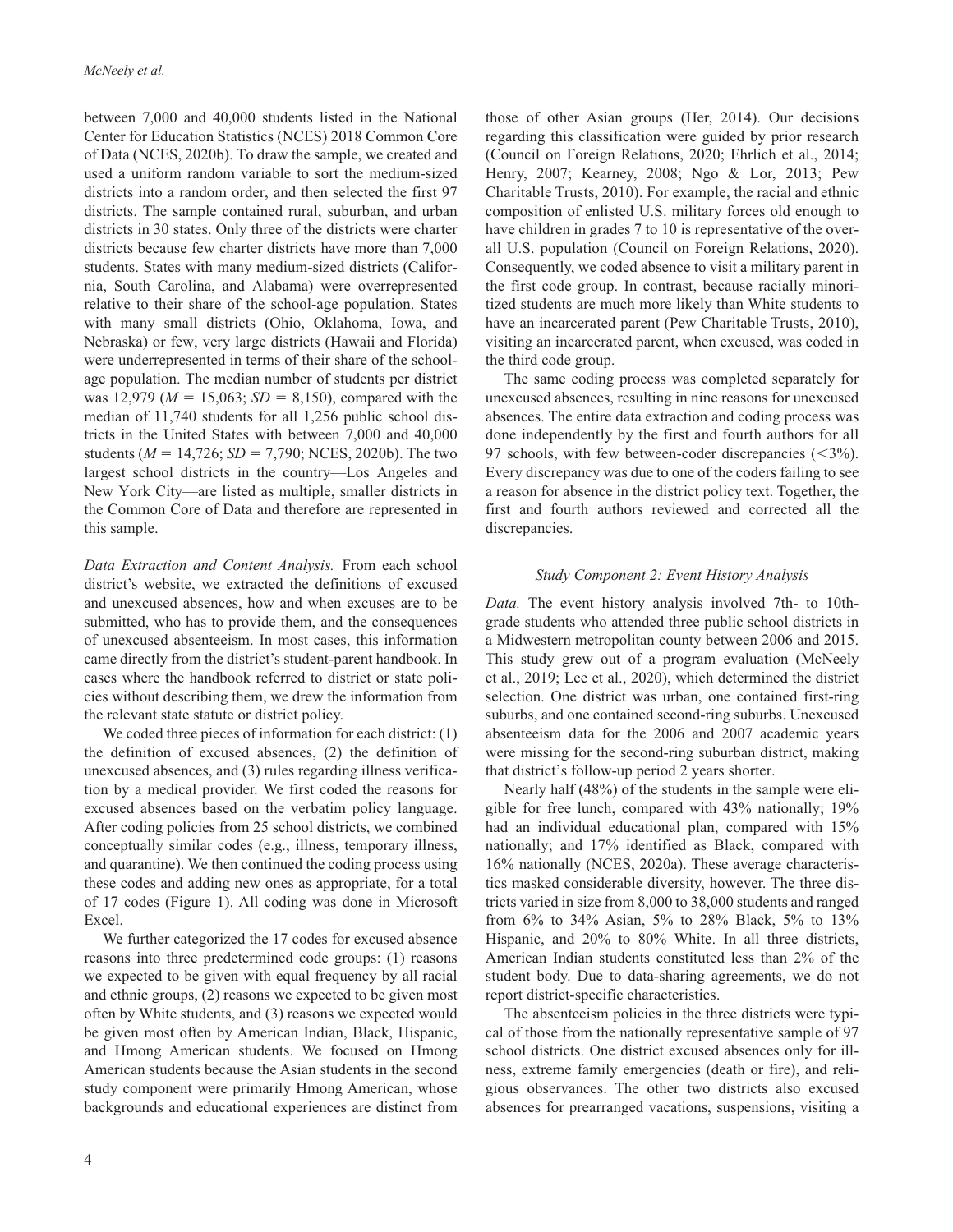

Figure 1. *Definitions of excused absences in 97 randomly selected U.S. school districts with between 7,000 and 40,000 students.*

parent in the military, school activities, and death of a close friend.

All three districts participated in the same court diversion program, which was structured like many U.S. court diversion programs. Students could be petitioned to court only through the court diversion program. In brief, the program consisted of a group parent meeting with a county attorney after five unexcused absences, a legal hearing to develop an attendance contract after five more unexcused absences, and, finally, a petition to juvenile court after five more unexcused absences. Students could not skip steps and advanced to the subsequent step only when they had accumulated five more unexcused absences. Because students referred to the program stayed in it until they graduated or left the county, the number of unexcused absences making them eligible for the next step in the court diversion program was accumulated across years.

School staff were not required to refer all eligible students to the court diversion program. Between 2006 and 2015, school staff referred 18.6% of 7th- to 10th-grade students with five or more unexcused absences to the court diversion program, and 17.0% of these students were subsequently petitioned to juvenile court. Both the proportion of eligible students referred to the diversion program and the proportion subsequently petitioned to court were similar across the three districts.

We obtained longitudinal administrative data on the students from four sources. Education data came from the state's department of education. Data on juvenile court petitions for

unexcused absenteeism were provided by the county attorney's office, and longitudinal data on child welfare involvement were provided by the state's department of human services. Daily absenteeism data (containing the date of each absence and whether it was excused or unexcused) were provided by the school districts. All data were linked and deidentified by staff of the Minnesota Linking Information for Kids Project. Students who transferred to other schools within the three districts were maintained in the data set. We created a person-year data set containing all the years a student attended school in the three districts. This data set consisted of 179,237 person-years from 75,276 individual 7th- to 10th-grade students.

## *Measures*

*Petition to juvenile court for unexcused absenteeism.* We measured students' first petition to juvenile court for unexcused absenteeism as a time-varying indicator of whether the student received their first juvenile court petition in the academic year.

*School absenteeism.* We defined three types of absenteeism: excused, unexcused, and total. From the school districts' daily attendance data, we calculated the total number of full-day excused absences and full-day unexcused absences in each year for each student. For districts that reported absences by periods within days, we applied the schools' definitions of the number of periods absent that constituted a full-day absence. Because court diversion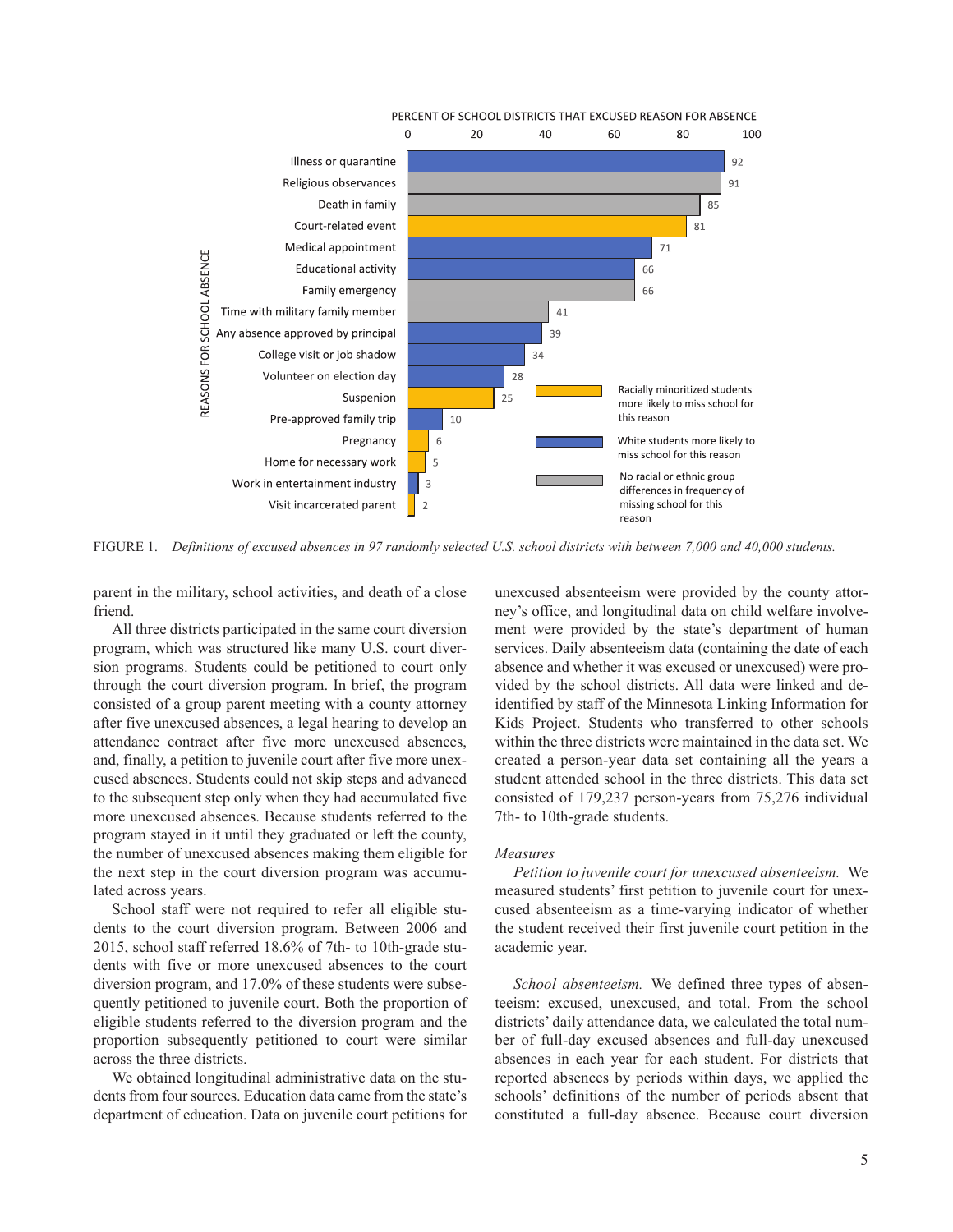program involvement did not reduce excused or unexcused absenteeism (McNeely et al., 2019), we did not distinguish whether the absences occurred before or after program referral. We summed full-day excused and unexcused absences to calculate the total number of days absent in the school year. We summed absences across schools if a student transferred to other schools within the three districts during the school year.

We categorized each type of absenteeism into four levels: 0 to 14 days absent, 15 to 24 days absent, 25 to 40 days absent, and 40+ days absent. The cutoff point of 15 absences was chosen because students with 15 or more unexcused absences were eligible to be petitioned to court. Because eligibility for court petition accumulated across years, students with fewer than 15 unexcused absences in the current year still could be eligible to be petitioned to court if they had 15 or more unexcused absences in the prior year. Therefore, we divided students with 0 to 14 unexcused absences in the current year into two groups: (1) students who had 15 or more unexcused absences in the prior year (and therefore were eligible to be petitioned to court in the current year) and (2) those who had fewer than 15 unexcused days absent in the prior year (and therefore were unlikely to be eligible to be petitioned to court in the current year).

For descriptive purposes, we used average daily attendance, a measure provided by the state department of education that is used for mandated reporting. Average daily attendance is defined as the number of days the student attended school divided by the number of instructional days enrolled. Average daily attendance was not used by the schools to determine eligibility for or progression through the court diversion program.

*Race and ethnicity.* Students' race and ethnicity were provided by the state department of education using the categories defined by the U.S. Department of Education (2008): American Indian or Alaskan Native; Asian or Pacific Islander; Hispanic; Black, not of Hispanic origin; and White, not of Hispanic origin. We refer to the American Indian or Alaskan Native category as "American Indian" because very few Alaskan Natives lived in the state. In all other cases, we used the U.S. Department of Education's terminology.

Race and ethnicity data were collected by parent report or self-identification for all students except the American Indian students. In each district, the procedure for identifying American Indian students was determined by an American Indian education parent advisory committee in consultation with American Indian parents. By state law, the advisory committee could use the procedure used for all other students (parent report and self-identification), or they could use the criteria of being a member or a first- or second-degree descendant of an Indian band or tribe.

*Analytic Strategy.* For descriptive purposes, we calculated the mean value of time-varying measures for each student across the years they were in the data set. We estimated the probability of receiving a petition to juvenile court for unexcused absenteeism using nonparametric Kaplan-Meier survival analysis. We conducted multivariate analyses using Cox proportional hazards models with time-varying covariates. The first model contained indicator variables for race and ethnicity to identify any racial or ethnic disparities in the court petitions. The second model added the total number of days absent each year as a time-varying covariate to determine whether racial and ethnic disparities in the hazard of a court petition were simply due to the fact that some racial and ethnic groups had higher total absenteeism than others. The final model replaced the measure of total absences with time-varying measures of the number of excused and unexcused absences each year, as follows:

# $h(t) = h_0(t) \exp(\gamma_1 \text{Race} + \gamma_2 \text{Unexcused} + \gamma_3 \text{Excused}),$

where  $h(t)$  is the hazard of petition to juvenile court for unexcused absenteeism and  $h_0(t)$  is an unknown baseline hazard function. "Race" is a set of time-invariant indicator variables for American Indian, Asian, Black, and Hispanic, with White serving as the referent category. "Unexcused" and "Excused" are time-varying indicators of attendance levels, with 15 to 24 absences serving as the referent category. The exponentiated coefficients can be interpreted as hazard ratios (HRs), which are assumed to be constant across time. This assumption was evaluated by assessing for the presence of linear interactions between the covariates and time and by testing the null hypothesis of a zero slope in a generalized linear regression of scaled Schoenfeld residuals on time (Grambsch & Therneau, 1994; Schoenfeld, 1982). Finally, models with alternative measures of excused and unexcused absenteeism were estimated to assess the finding's stability.

By state law, no student could be petitioned to juvenile court for unexcused absenteeism before age 12 years because courts treated unexcused absenteeism at this age as parental neglect. Therefore, we started the risk period for a court petition when the student first appeared in the data set after starting seventh grade. The 69 students who had a court petition for unexcused absenteeism before the first year of observation (2006) were excluded from the sample. Students were right-censored after their first truancy petition, at the end of 10th grade, or if they permanently left the sample. Students were reentered into the risk pool if they left the sampled districts, returned before 10th grade, and had not been petitioned to court within the county during the gap period. All the analyses were adjusted for the complex sampling design using the *svy* commands in Stata 15/MP (StataCorp, 2017).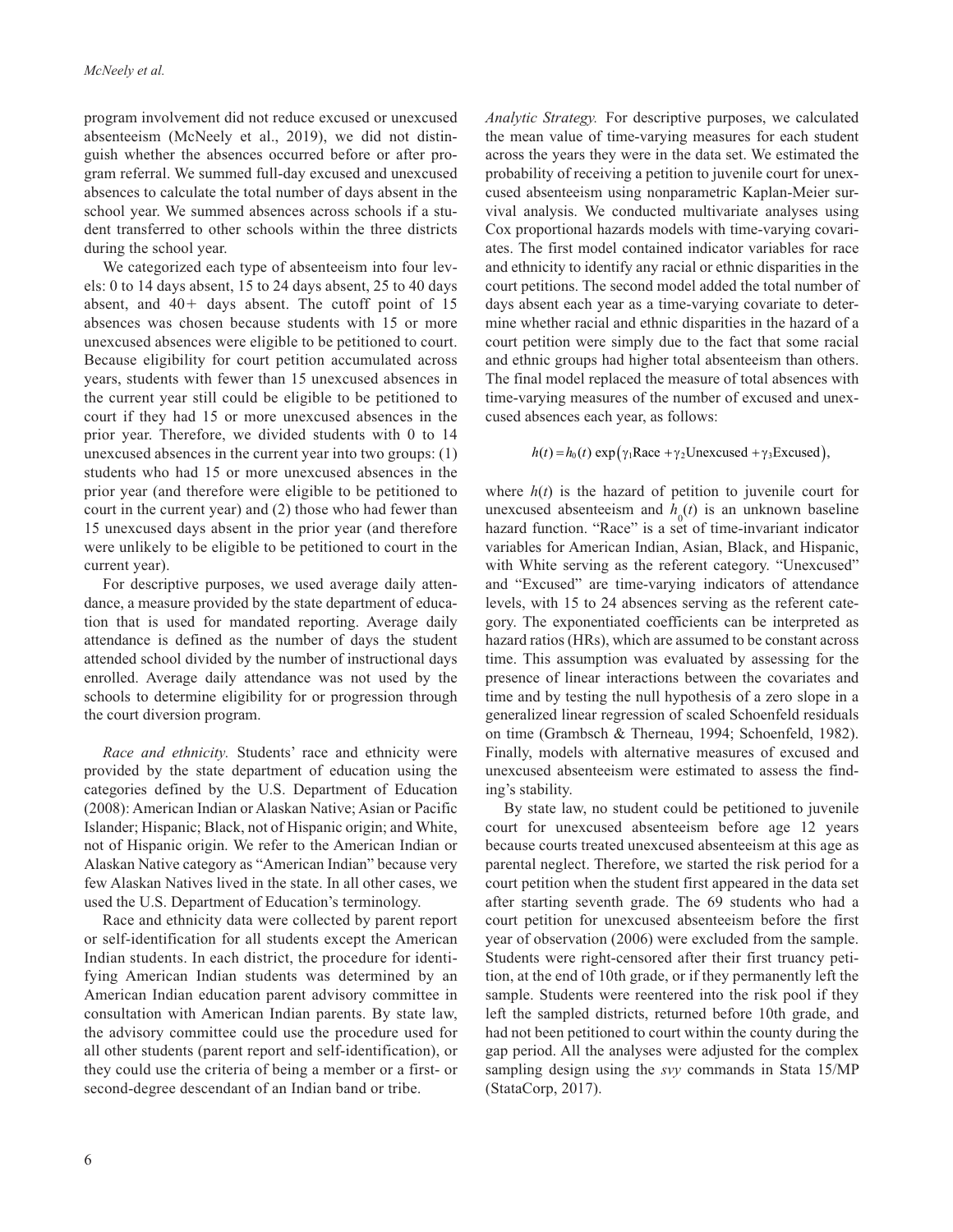The purpose of this study was to determine the extent to which, after accounting for the total number of absences, racial and ethnic disparities in court petitions for unexcused absenteeism were explained by a single factor—the balance of excused and unexcused absences. When race or ethnicity is the focal independent variable, including the typical set of confounders used in educational studies (e.g., reduced and free lunch status, language status, academic achievement, and school fixed effects) biases estimates of the total association between race or ethnicity and court petition because these variables lie on the causal pathway between race or ethnicity and court petition (Aneshensel, 2004; Hernán et al., 2002). Students' race and ethnicity shape their residential location, economic well-being, and resource access (Massey & Denton, 1993), variables that in turn affect the reasons they miss school and therefore their probability of being assigned unexcused absences and petitioned to juvenile court. Because our goal was to assess the total association between race or ethnicity and juvenile court petitions, and the extent to which disparities in unexcused absenteeism explained that association, we did not include additional individual or school characteristics in the models.

Instead, we attempted to reduce bias by identifying and addressing the most likely threats to internal validity, as recommended by Shadish et al. (2002). Our estimate of racial and ethnic disparities in juvenile court petitions for unexcused absenteeism could be biased by demographic compositional effects if districts with greater proportions of racially minoritized students petitioned students to court at higher rates than districts with predominantly White student bodies. This situation could happen if the districts with more racially minoritized students did one or more of the following: (1) increased the pool of eligible students relative to the other districts by defining a greater proportion of absences as unexcused, (2) referred a greater proportion of eligible students to the court diversion program, or (3) court petitioned a greater proportion of referred students. As noted above, the last two conditions did not hold. There were no across-district differences in mean referral rates to the court diversion program or in the rates of court petition after diversion program referral. However, the district with the most racially minoritized students also was the district with the strictest attendance policy, and students in that school had, on average, a higher proportion of their absences defined as unexcused than students in the other two districts.

We took two steps to ensure that demographic compositional effects did not bias the findings. First, we created probability weights that forced the same racial and ethnic distribution within each school district. Specifically, we assigned to each district the overall racial and ethnic composition of all schools participating in the court diversion program. Separate weights were developed for each racial and ethnic group in each district. In the majority-White districts, the White students were down-weighted, and the Black,

Hispanic, and Asian students were up-weighted. The weights for the American Indian students remained close to 1 in all the districts. Second, we conducted separate analyses for the two majority-White districts to verify that the pattern of findings was not confounded by the fact that fewer students were eligible for juvenile court petition in these districts.

## **Results**

#### *Study Component 1: Policy Content Analysis*

*Definitions of Excused Absences.* All 97 districts explicitly listed the reasons for excusing absences (Figure 1). Almost all the districts excused absences for illness or quarantine (92%), religious observances (91%), a death in the immediate family (85%), and court-ordered events or court appearances (81%). Most districts allowed students to miss up to 4 days per year for religious observances and 1 day for a death in the family, unless travel was required, in which case 3 days were allowed.

Two thirds (66%) of the school districts excused absences for family emergencies, with the decision regarding what counts as an emergency left to the principal or their representative. A significant minority (39%) allowed principals full discretion for determining whether absences were excused, as long as their decision was in accordance with state education laws. The districts that granted principals discretion for classifying absences tended to list fewer reasons for excused absences. This occurrence accounts for why illness/quarantine and religious observances were not explicitly excused in all school districts, even though such absences were required by law to be excused.

School districts were less likely to excuse absences due to life circumstances that were more likely to be experienced by racially minoritized students. One in nine Black children  $(11.4\%)$ , one in 28 Hispanic children  $(3.5\%)$ , and one in 57 White children (1.8%) have an incarcerated parent (Pew Charitable Trusts, 2010). Yet 98% of the districts did not excuse absences to visit incarcerated parents. Similarly, American Indian, Black, and Hispanic students are disproportionately suspended from school (Bradshaw et al., 2010; Skiba et al., 2011), which only 25% of districts in the nationally representative sample excused. In the county of study for the quantitative analysis, Black students were more than 4 times more likely to be suspended than White students (Riddle & Sinclair, 2019), and all three districts defined suspensions as unexcused absences. Moreover, even though American Indian and Hmong funeral ceremonies often require more than 1 day of absence, only 1 day was excused (Allis, 2016; Lor, 2019).

In some cases, an excused absence was defined in a way that privileged White students, even when racially minoritized students were more likely to miss school for that reason. For example, while racially minoritized students miss more school due to illness than White students (Ehrlich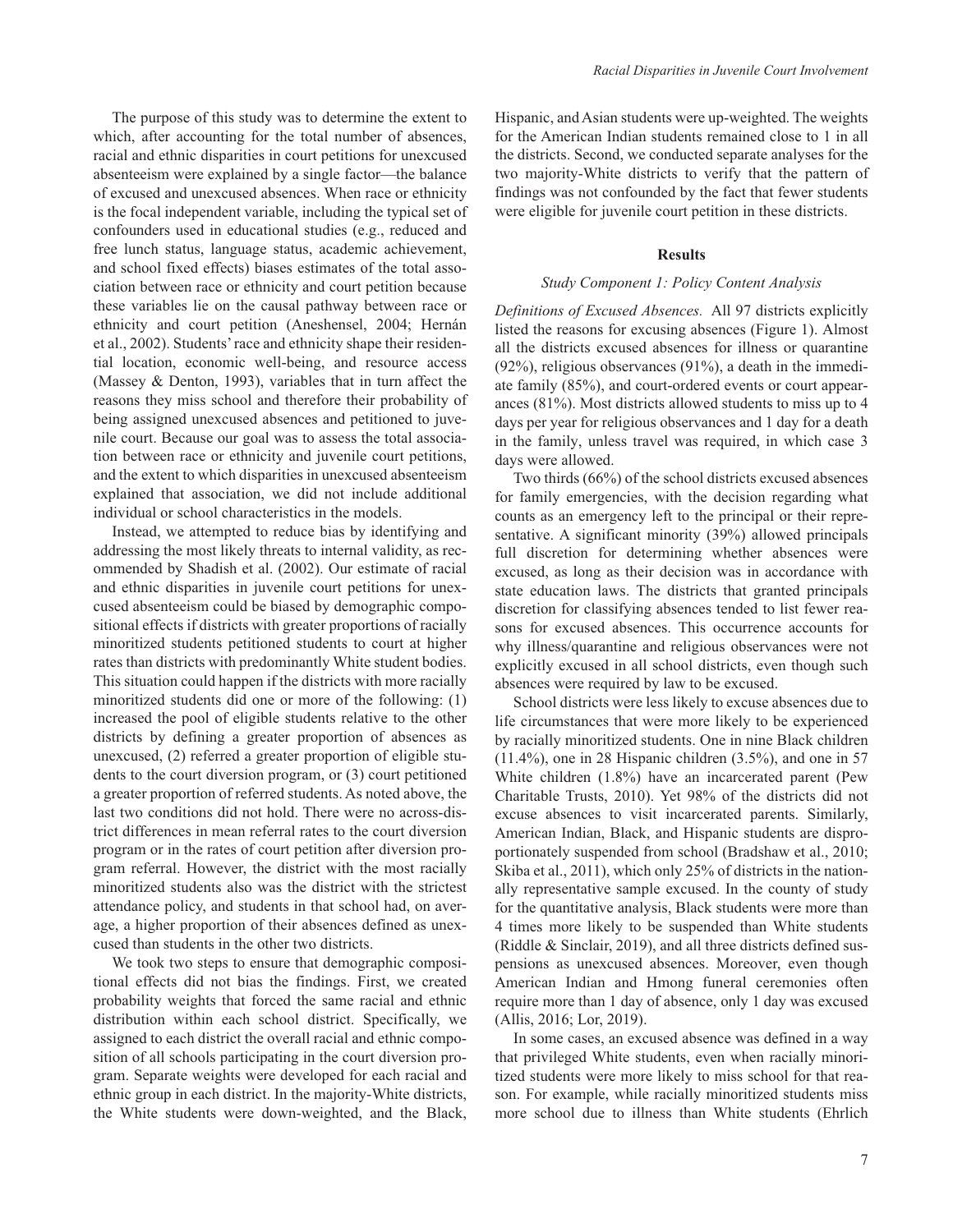et al., 2014), they are less likely than White students to receive medical care for illness (Agency for Healthcare Research and Quality, n.d.). All school districts that excused absences for illness required students to produce illness verification from a medical provider after a certain number of consecutive absences due to illness, typically 3 days (range 0–10; mode = 3.0,  $M = 3.6$ , and  $SD = 2.6$ ).

*Definitions of Unexcused Absences.* All 97 districts defined unexcused absences as absences for any not excused reason or for an excused reason if a valid excuse (e.g., a parental note) was not provided. Just over half (*n* = 52) of the districts provided examples of reasons for unexcused absences in their parent-student handbook or in guidance for attendance monitors. Following the same coding process used for excused absenteeism, we identified nine categories of unexcused absences (Table 1). Six of the nine categories, taken at face value, do not indicate disengagement or willful delinquency on the student's part. These include not having a medical provider note for an illness, lack of clothing, being needed at home, family trips, parental neglect, and transportation issues. Several of these reasons, particularly those related to the logistical challenges of poverty (e.g., lack of clothing, medical care, or transportation), also may be involuntary on the parent's or guardian's part. The remaining three categories of explicitly defined unexcused absenteeism—personal business, tardiness and truancy, and unapproved employment—contained a mix of behaviors traditionally considered delinquent (e.g., ditching, willful truancy, and tanning appointment), those traditionally considered developmental milestones (e.g., getting a driver's license and senior-picture appointments), and those driven by poverty (e.g., unapproved employment).

In several districts, unexcused absence reasons were placed in quotation marks: "I missed the bus," "The car would not start," "Going out of town," and "Had to go to the store." Such use of quotations has been called sneer quotes (Pinker, 2014), as doing so when not required implies that the response is considered deceitful.

# *Study Component 2: Event History Analysis*

Descriptive statistics are presented in Table 2. In the study sample, American Indian students had the lowest average daily attendance rate (86%), followed by Black students (90%), Hispanic students (91%), White students (93%), and Asian students (95%). On average, 24% of American Indian and Black student absences were defined as unexcused, compared with 21% for Hispanic students, 18% for Asian students, and 13% for White students. By the end of 10th grade, 16% of American Indian students, 8% of Black students, 6% of Hispanic students, and 3% of Asian and White students had been petitioned to juvenile court for unexcused absenteeism.

Racial and ethnic disparities in the proportion of absences designated unexcused occurred at every level of total absenteeism (Figure 2). Among the group of students with fewer than 15 absences in a year, on average White students had 11% of their absences coded as unexcused, compared with 16% for Asian and American Indian students, 17% for Hispanic students, and 18% for Black students. Among students with 15 to 24 absences each year, White students had 18% of their absences coded as unexcused, compared with 30% for Asian students, 33% for Hispanic students, 36% for American Indian students, and 38% for Black students. This pattern also held for students with even greater numbers of absences.

We used Cox proportional hazards models to test the hypothesis that racial and ethnic disparities in the proportion of absences defined as unexcused accounted for disparities in juvenile court petitions. Model 1 (Table 3) included indicator variables for race and ethnicity. Compared with White students, American Indian students were 5.5 times more likely (95% confidence interval [CI; 4.39, 6.94], Black students were 2.6 times more likely (95% CI [2.24, 3.01]), and Hispanic students were 1.9 times more likely (95% CI [1.59, 2.27]) to be petitioned to court. In contrast, Asian students received court petitions at the same rate as White students  $(HR = 0.97, 95\% \text{ CI} [0.83, 1.15])$ . Even after accounting for total absenteeism, substantial racial and ethnic group differences in the risk of court petition for unexcused absenteeism remained (Model 2). Compared with White students, American Indian students still were 3.9 times more likely to be petitioned to court (95% CI [3.12, 4.97]), and Black and Hispanic students were 2.2 (95% CI [1.88, 2.50]) and 1.6 (95% CI [1.34, 1.92]) times more likely, respectively.

Model 3 (Table 3) tests the proposition that racial and ethnic disparities in petitions to juvenile court result from racially minoritized students having a higher proportion of their absences defined as unexcused, conditional on the total number of absences. To test this hypothesis, we included categorical measures of the number of excused and unexcused absences, which were entered into the model separately. The correlation between excused and unexcused absences was .26 ( $p < .001$ ), and we found no evidence of multicollinearity in the model containing both absenteeism measures (Allison, 2014).

Relative to White students, the HRs for Black and Hispanic students were not significantly different from 1. American Indian students, however, still were 1.9 times as likely as White students to be petitioned to juvenile court (95% CI [1.54, 2.37]). Asian students were 19% less likely than White students to be petitioned to court (95% CI [0.69, 0.94]).

In Model 3, we disaggregated students with 0 to 14 absences into those who still could be eligible for court petition based on prior-year absenteeism and those unlikely to be eligible. As expected, students with consistently low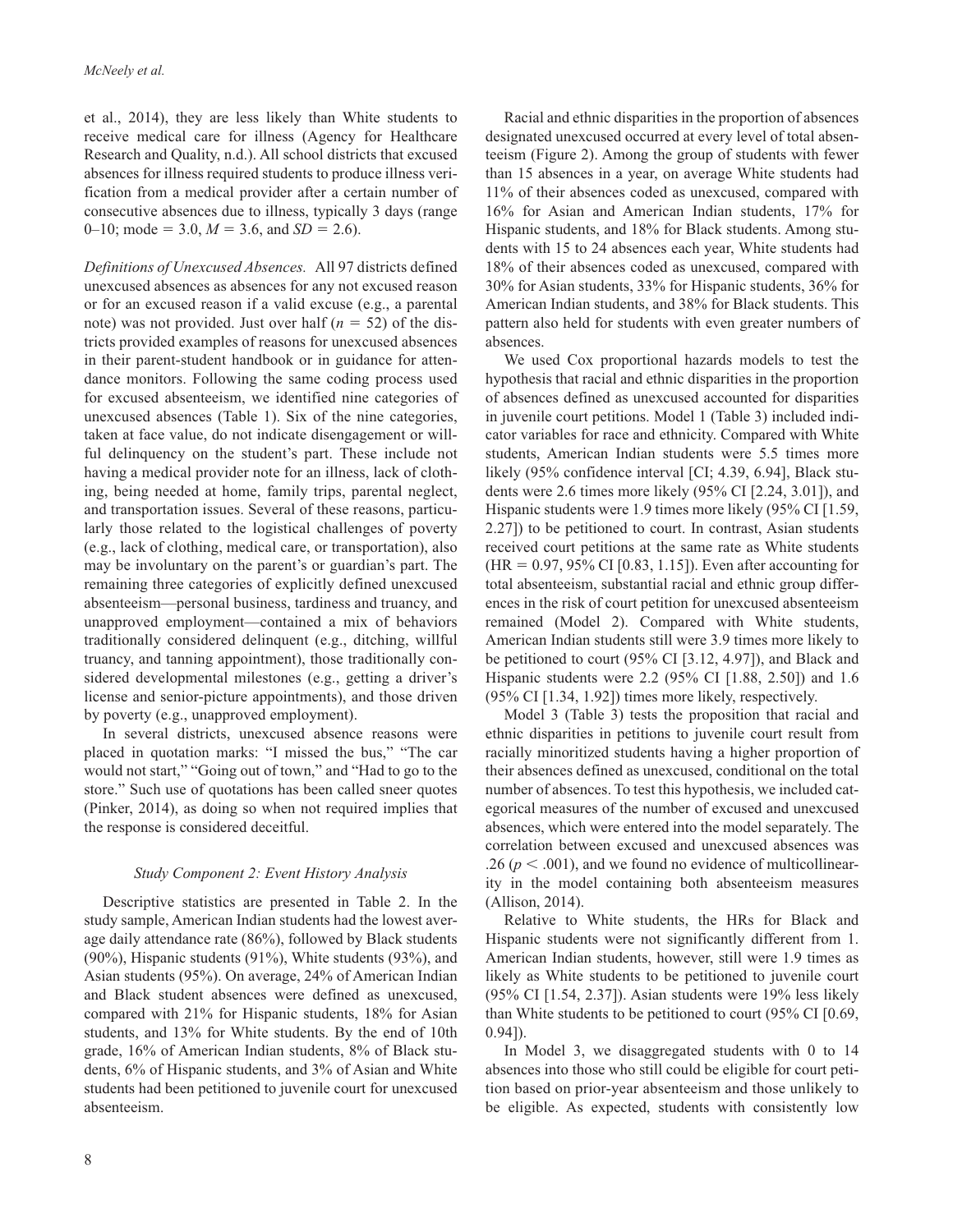## TABLE 1.

| <b>Unexcused Reason Category</b>               | Exemplar Text from School District Documents                           |  |  |  |  |
|------------------------------------------------|------------------------------------------------------------------------|--|--|--|--|
| Family trips or vacations                      | Going "out of town"                                                    |  |  |  |  |
|                                                | Trips not approved in advance                                          |  |  |  |  |
|                                                | "Visiting"                                                             |  |  |  |  |
| Illness without note from health care provider | Asthma                                                                 |  |  |  |  |
|                                                | Head lice                                                              |  |  |  |  |
|                                                | Headaches                                                              |  |  |  |  |
|                                                | Medication issues                                                      |  |  |  |  |
|                                                | Temporary illness                                                      |  |  |  |  |
| Lack of clothing                               | Lack of clothing or lunch money                                        |  |  |  |  |
|                                                | "Nothing to wear"                                                      |  |  |  |  |
| Needed at home                                 | "Babysitting"                                                          |  |  |  |  |
|                                                | Care of siblings                                                       |  |  |  |  |
|                                                | Illness of a family member                                             |  |  |  |  |
|                                                | Helping parents in the home                                            |  |  |  |  |
|                                                | "Waiting for repairman"                                                |  |  |  |  |
| Parental neglect                               | Parental neglect                                                       |  |  |  |  |
|                                                | Unnecessary parent sign outs                                           |  |  |  |  |
| Personal business                              | "Had to go to the store"                                               |  |  |  |  |
|                                                | Going to DPS to get driver's license                                   |  |  |  |  |
|                                                | Personal business (tanning appointment, job interview, airport pickup) |  |  |  |  |
|                                                | Personal reasons                                                       |  |  |  |  |
|                                                | Senior pictures                                                        |  |  |  |  |
|                                                | Studying                                                               |  |  |  |  |
| Tardies and truancy                            | Suspension                                                             |  |  |  |  |
|                                                | Tardiness/early departures                                             |  |  |  |  |
|                                                | Ditching                                                               |  |  |  |  |
|                                                | Willful truancy                                                        |  |  |  |  |
| Transportation                                 | Alarm problems                                                         |  |  |  |  |
|                                                | "I overslept"                                                          |  |  |  |  |
|                                                | "I missed the bus"                                                     |  |  |  |  |
|                                                | "The car would not start"                                              |  |  |  |  |
|                                                | Weather                                                                |  |  |  |  |
| Unapproved employment                          | Employment not approved by the school                                  |  |  |  |  |
|                                                | Illegally employed                                                     |  |  |  |  |
|                                                | Work at a business                                                     |  |  |  |  |
|                                                | Gainful employment                                                     |  |  |  |  |
|                                                |                                                                        |  |  |  |  |

*Reasons for Unexcused Absences Listed in Parent-Student or Staff Handbooks From a Nationally Representative Sample of 97 U.S. School Districts With Between 7,000 and 40,000 Students.*

*Note.* All text in this table other than the headings is verbatim from school district documents. The text within quotation marks was listed that way in the school documents. DPS = Department of Public Safety.

levels of unexcused absenteeism were rarely petitioned to court compared with students with 15 to 24 unexcused absences (HR =  $0.06$ ,  $95\%$  CI [0.07, 0.11]). As the number of unexcused absences increased, so did the likelihood of being petitioned to court. After controlling for the number of excused absences, students with 40 or more unexcused absences were 8.2 times more likely to be petitioned to court than students with 15 to 24 unexcused absences (95% CI [6.69, 10.09]).

We repeated the analyses for the subset of the two majority-White school districts that excused more reasons for absences than the urban, majority-minority school (Table 4). The pattern of findings for these two districts was similar to that for the full sample, suggesting that the results are not biased by demographic compositional effects.

Finally, we conducted tests to determine the extent to which the findings remained stable under different absenteeism specifications (Table 5). In the models that explicitly included the number of unexcused absences (Models 1 and 2), the racial and ethnic disparities in court petitions were accounted for more fully. This is logical given that the number of unexcused days is the single criterion for court petitions. The Black/White court petition disparity was not fully explained by any of the four alternative specifications.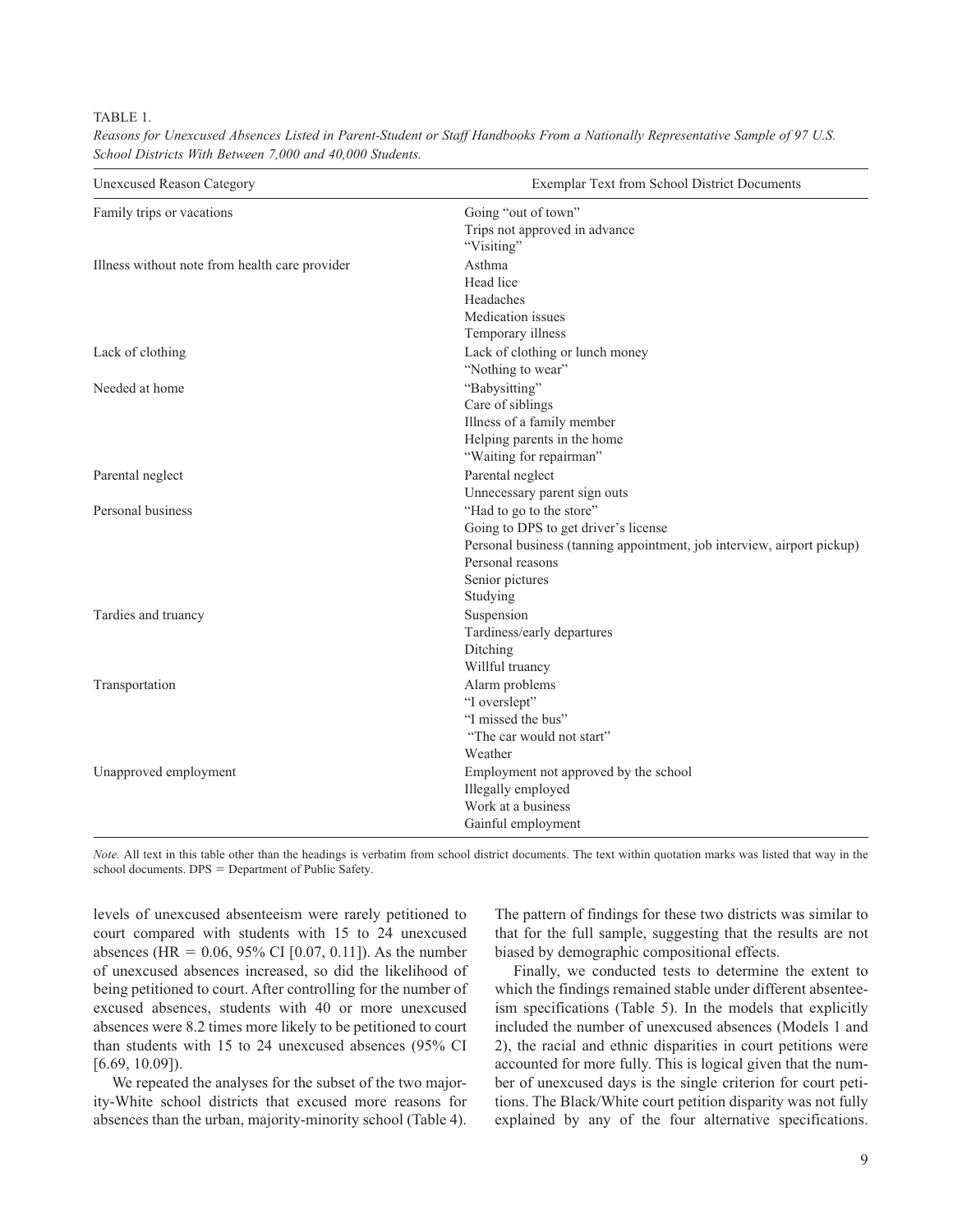# TABLE 2

*Weighted Descriptive Characteristics of Students by Race and Ethnicity (Unweighted n = 75,276)* 

| Variable                                                    | American<br>Indian (AI) | Asian $(A)$ | Black(B)   | Hispanic (H) | White (W)  | Post Hoc Tests <sup>a</sup> |
|-------------------------------------------------------------|-------------------------|-------------|------------|--------------|------------|-----------------------------|
| Attendance and truancy                                      |                         |             |            |              |            |                             |
| Ever had truancy petition<br>while in sample                | 0.07                    | 0.02        | 0.04       | 0.03         | 0.01       | AI > B/H > A/W              |
| Petitioned by 10th grade <sup>b</sup>                       | 0.16                    | 0.03        | 0.08       | 0.06         | 0.03       | AI > B > H > A/W            |
| Average daily attendance                                    | 0.86(0.12)              | 0.95(0.07)  | 0.90(0.11) | 0.91(0.10)   | 0.93(0.08) | AI < B < H < W < A          |
| Share of total absences<br>designated unexcused             | 0.24(0.27)              | 0.18(0.25)  | 0.24(0.27) | 0.21(0.25)   | 0.13(0.19) | AI/B > H > A > W            |
| Sociodemographic<br>characteristics                         |                         |             |            |              |            |                             |
| Female                                                      | 0.50                    | 0.49        | 0.48       | 0.49         | 0.49       | Not significant             |
| Eligible for free lunch                                     | 0.72                    | 0.70        | 0.77       | 0.70         | 0.28       | B > AI > A/H > W            |
| Eligible for reduced-price<br>lunch                         | 0.07                    | 0.11        | 0.08       | 0.10         | 0.08       | A/H > B/AI/W                |
| Family characteristics                                      |                         |             |            |              |            |                             |
| Homeless                                                    | 0.07                    | 0.01        | 0.06       | 0.03         | 0.01       | AI > B > H > A > W          |
| Household ever investigated<br>by child protective services | 0.03                    | 0.00        | 0.01       | 0.01         | 0.01       | AI > B > H/W > A            |
| <b>Educational experiences</b>                              |                         |             |            |              |            |                             |
| Transferred schools once in<br>the year                     | 0.30                    | 0.34        | 0.34       | 0.35         | 0.22       | H > A/B > AI > W            |
| Transferred schools $2+$<br>times in the year               | 0.35                    | 0.16        | 0.30       | 0.23         | 0.18       | AI > B > H > W > A          |
| Individualized education<br>plan                            | 0.31                    | 0.09        | 0.24       | 0.17         | 0.19       | AI > B > W > H > A          |
| Number of students                                          | 1,337                   | 19,172      | 18,874     | 7,931        | 27,962     |                             |

<sup>a</sup>Tukey post hoc tests were conducted only if one-way analysis-of-variance  $F$  tests were statistically significant at  $p < .05$ . Pairwise differences are reported if  $p < .05$ .

Estimated using Kaplan-Meier survival analysis.

Models 3 and 4 also did not fully explain the Hispanic/White court petition disproportionality, and in contrast to Table 3, these models showed no disproportionality between Whites and Asians in court petition hazard by the end of 10th grade.

# **Discussion**

In this study, we explored the hypothesis that color-blind definitions of unexcused absenteeism perpetuate racial and ethnic inequities in court petitions for school absenteeism. Our conceptual model contained two logical steps: (1) Color-blind definitions of excused and unexcused absences cause racial and ethnic disparities in the proportion of absences designated unexcused, and (2) these disparities, in turn, lead to racial and ethnic disparities in juvenile court petitions for unexcused absenteeism. Due to the paucity of data, we could not directly test this two-step mechanism. Instead, we documented the plausibility of each step in the

conceptual model using distinct data and methods for each step. Nonetheless, this is the first study to describe and provide preliminary evidence for the process by which day-to-day attendance policies may create racial and ethnic inequities in juvenile court petitions.

Color-blind absenteeism definitions are grounded in mental frames emphasizing individual merit, personal responsibility, and equal opportunity, often thought of as core American values (Bonilla-Silva, 2006). In a nationally representative sample of 97 mid-sized school districts, we documented how school absences are excused for reasons deemed responsible or meritorious: medical appointments, illness verified by a medical provider, extracurricular activities, time spent with a parent in the military, and prearranged family trips. Absences not fitting into these categories are deemed irresponsible and hence are unexcused, even though they may have merit or be responsible choices if seen through a different lens. Absences due to poverty (no note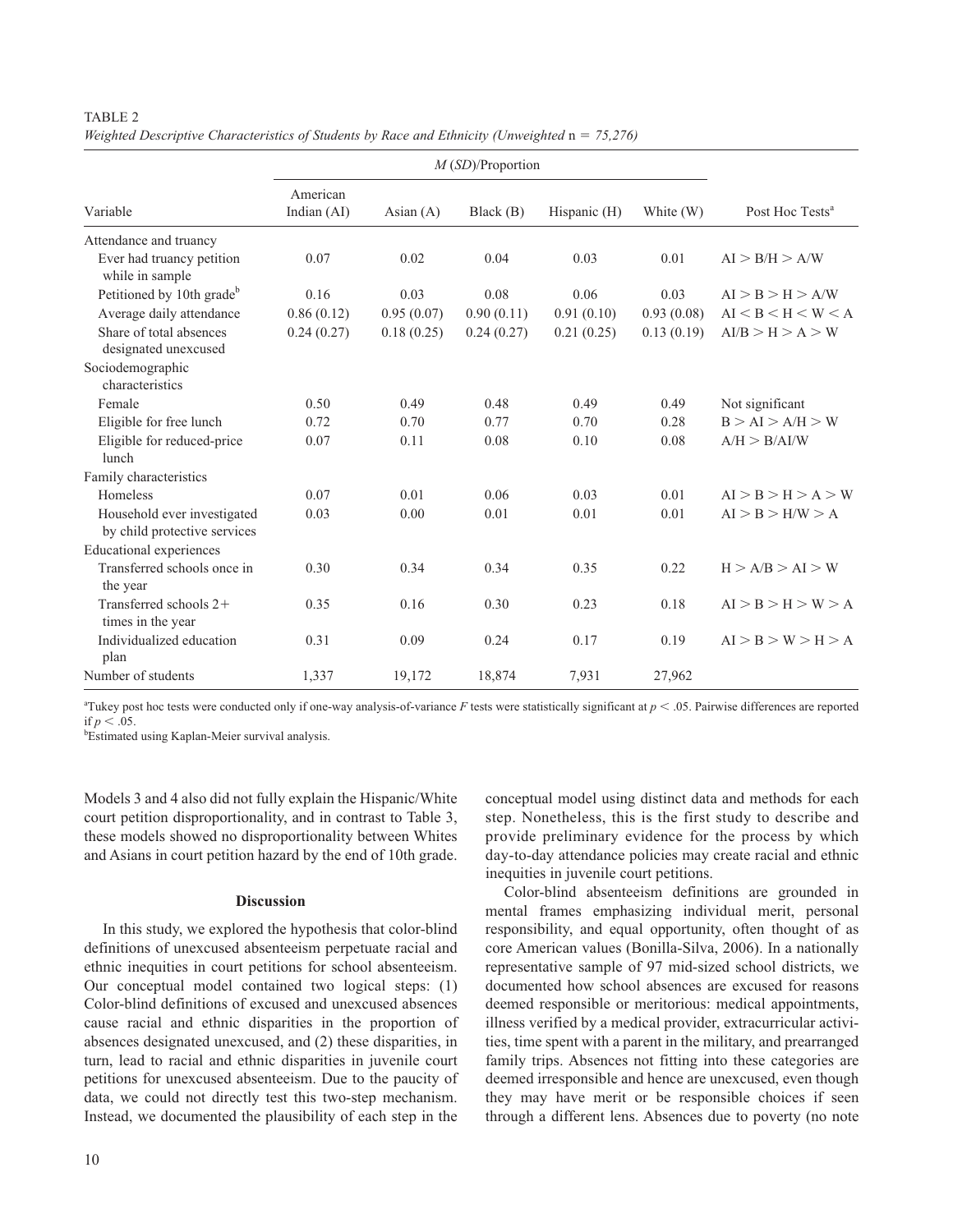

Figure 2. *Weighted proportion of total unexcused absences by race/ethnicity (179,237 person-years).*

from a medical provider when ill or no alternative transportation after missing the bus), prioritizing family care over self (sibling and elder care), and the disproportionate policing of racially minoritized people (school suspensions or visiting an incarcerated parent) were unexcused in most districts. These policies logically would result in racial and ethnic disparities in the proportion of absences unexcused, because racially minoritized students are more likely to experience poverty, be needed to support their family, and be policed (Lor, 2019; Pew Charitable Trusts, 2010; Skiba et al., 2011).

In a sample of three metropolitan school districts, the proportion of absences designated unexcused varied dramatically by race and ethnicity, as predicted by critical race theory and the policy content analysis. American Indian and Black students were nearly twice as likely to have their school absences defined as unexcused compared with White students, even after controlling for aggregate absenteeism levels. Hispanic and Asian students were approximately 50% more likely than White students to have their school absences designated unexcused.

There were also substantial racial and ethnic group differences in the risk of court petition for unexcused absenteeism. After controlling for aggregate absenteeism, American Indian students were nearly four times more likely than Whites to be petitioned to court for unexcused absenteeism, Black students were approximately twice as likely, and Hispanic students were 50% more likely. Across all groups, the racial or ethnic disparity in the proportion of absences designated unexcused accounted for approximately half of the racial or ethnic disparity in juvenile court petitions for unexcused absenteeism. The general size and direction of the findings were consistent across multiple approaches to measuring absenteeism.

These findings suggest that multiple factors contribute to racial and ethnic disparities in court petitions for unexcused absenteeism and that these factors operate differently across groups. Other possible causes of disparities in court petitions include implicit staff bias (Holt & Gershenson, 2019; Ispa-Landa, 2018) and school-level biases (e.g., the consistent enactment of more punitive discipline in majority-minority schools; Welch, 2018).

The size of the court petition disparity for American Indian students compared with White students (7% vs. 1%) clearly indicates that American Indian youth are uniquely targeted for justice system discipline. Disproportionality in unexcused absenteeism accounted for just half of this disparity in juvenile court petitions. American Indian families also are disproportionately reported for child abuse and neglect (Kim & Drake, 2019; Lawler et al., 2012). Additionally, early involvement in the courts through the child welfare system is associated with later involvement in the juvenile justice system, including for unexcused absenteeism (Goodkind et al., 2020). The legacy of educational coercion of American Indians also has resulted in distrust of public schools, which limits parent-staff communication and reinforces stereotypical staff assumptions about why American Indian students miss school (Bryk & Schneider, 2002). The size of the disparity in justice-based discipline for American Indian students makes it urgent to understand the full range of the mechanisms at play.

The Asian students in this sample were predominantly Hmong American. In contrast to American Indian students, we found that Asian students were petitioned to juvenile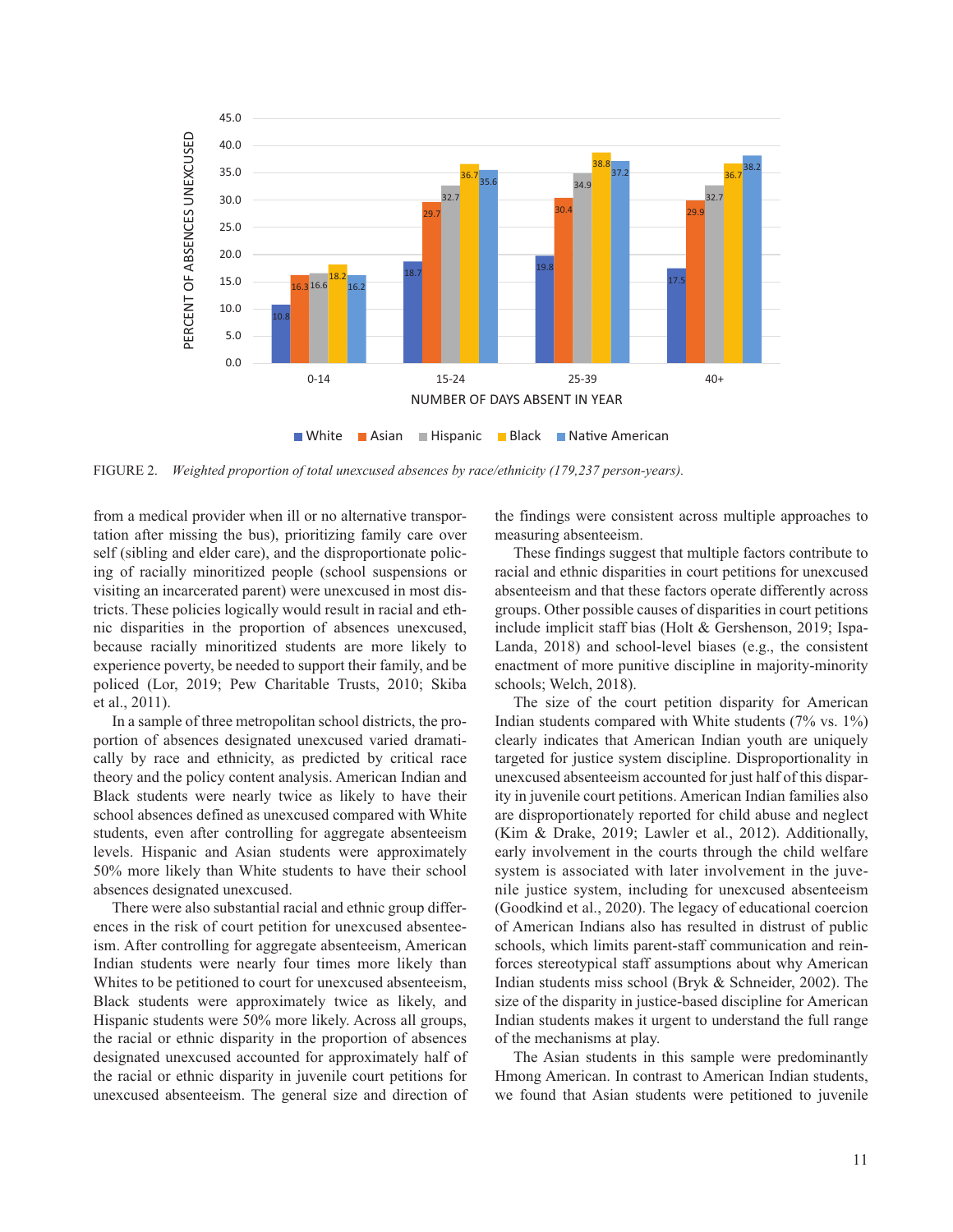|--|--|

*Weighted Hazard Ratios of Truancy Petitions to Juvenile Court in Grades 7 to 10 (Unweighted n = 75,276 Students)* 

|                                                                             | Model 1             |              |                     | Model 2        | Model 3      |               |
|-----------------------------------------------------------------------------|---------------------|--------------|---------------------|----------------|--------------|---------------|
| Variable                                                                    | <b>Hazard Ratio</b> | 95% CI       | <b>Hazard Ratio</b> | 95% CI         | Hazard Ratio | 95% CI        |
| Race/ethnicity                                                              |                     |              |                     |                |              |               |
| White                                                                       | 1.00                |              | 1.00                |                | 1.00         |               |
| <b>Black</b>                                                                | 2.60                | [2.24, 3.01] | 2.17                | [1.88, 2.50]   | 1.12         | [0.97, 1.29]  |
| Hispanic                                                                    | 1.90                | [1.59, 2.27] | 1.60                | [1.34, 1.92]   | 0.97         | [0.81, 1.16]  |
| American Indian                                                             | 5.52                | [4.39, 6.94] | 3.94                | [3.12, 4.97]   | 1.91         | [1.54, 2.37]  |
| Asian                                                                       | 0.97                | [0.83, 1.15] | 1.15                | [0.98, 1.36]   | 0.81         | [0.69, 0.94]  |
| Total days absent in the year                                               |                     |              |                     |                |              |               |
| $0 - 14$                                                                    |                     |              | 1.74                | [1.26, 2.40]   |              |               |
| $15 - 24$                                                                   |                     |              | 1.00                |                |              |               |
| $25 - 39$                                                                   |                     |              | 5.16                | [3.61, 7.37]   |              |               |
| $40+$                                                                       |                     |              | 18.71               | [13.52, 25.89] |              |               |
| Number of excused                                                           |                     |              |                     |                |              |               |
| absences in the year                                                        |                     |              |                     |                |              |               |
| $0 - 14$                                                                    |                     |              |                     |                | 1.41         | [1.20, 1.65]  |
| $15 - 24$                                                                   |                     |              |                     |                | 1.00         |               |
| $25 - 39$                                                                   |                     |              |                     |                | 0.90         | [0.70, 1.14]  |
| $40+$                                                                       |                     |              |                     |                | 0.57         | [0.43, 0.75]  |
| Number of unexcused<br>absences in the year                                 |                     |              |                     |                |              |               |
| 0-14 days in current and prior years<br>[petition ineligible)               |                     |              |                     |                | 0.09         | [0.07, 0.11]  |
| 0–14 days in current year, $>$ 14 days<br>in prior year (petition eligible) |                     |              |                     |                | 1.51         | [1.20, 1.89]  |
| $15 - 24$                                                                   |                     |              |                     |                | 1.00         |               |
| $25 - 39$                                                                   |                     |              |                     |                | 3.16         | [2.53, 3.96]  |
| $40+$                                                                       |                     |              |                     |                | 8.22         | [6.69, 10.09] |
| Wald $\chi^2$ ( <i>df</i> )                                                 | 392.44 (4)          |              | 2060.89(7)          |                | 4553.37 (11) |               |

*Note.* CI = confidence interval;  $df =$  degrees of freedom.

court for unexcused absenteeism less than or at the same rate as White students, even though Asian students' absences were more likely to be coded as unexcused (18% vs. 13% for White students). Although the Hmong American students in this sample had the highest average daily attendance rates of any group, the reasons Hmong American students miss school are more likely to fall into the unexcused category: working long hours to financially contribute to the family, participating in multiday funerals and ceremonies, caring for siblings, and interpreting for parents (Lor, 2019; Ngo & Lor, 2013). In qualitative research, Hmong students reported that teachers do not provide supports to help them overcome these barriers to education, instead expecting them to conform to the commonly held "model minority" bias that Asian students are harder working, smarter, and "better behaved" than other racially minoritized groups (Ng et al., 2007; Ngo & Lor, 2013). These assumptions about Hmong students may have led school staff to determine that they did not need court assistance to improve their attendance.

Future research is needed to directly test the full theoretical mechanism of how color-blind policies produce juvenile justice inequities. A long-term goal along these lines is to encourage states to compile and share data on excused and unexcused absences. Until further research is completed, it would be premature to conclude that the distinction between excused and unexcused absenteeism should be abolished in favor of using aggregate absenteeism measures (i.e., chronic absenteeism). Advocates (e.g., Attendance Works, 2016) argue for nonpunitive, prevention-focused interventions, such as brief parent interventions grounded in behavioral theories (Kraft & Rogers, 2015; Lasky-Fink et al., 2019; Robinson et al., 2018; Rogers & Feller, 2018), schoolwide strategies focused on improving school climate or school engagement (MacIver & Sheldon, 2019), and targeted mentoring of students with high absenteeism levels (Sinclair et al., 2005).

All of these nonpunitive interventions modestly increased attendance in settings that simultaneously applied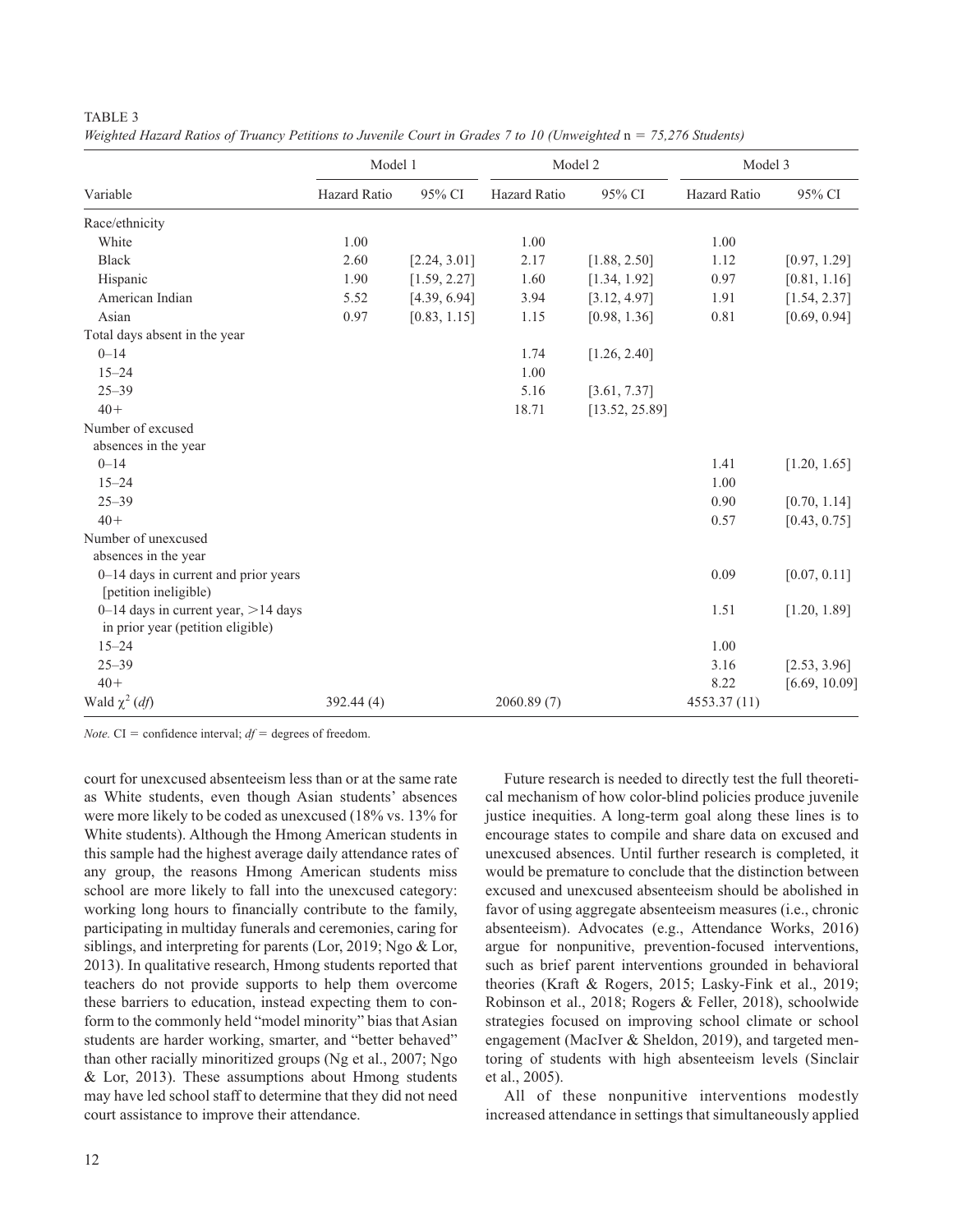# TABLE 4

|                                                                                | Model 1      |               | Model 2      |               | Model 3      |               |
|--------------------------------------------------------------------------------|--------------|---------------|--------------|---------------|--------------|---------------|
| Variable                                                                       | Hazard Ratio | 95% CI        | Hazard Ratio | 95% CI        | Hazard Ratio | 95% CI        |
| Race/ethnicity                                                                 |              |               |              |               |              |               |
| White                                                                          | 1.00         |               | 1.00         |               | 1.00         |               |
| <b>Black</b>                                                                   | 4.27         | [3.04, 6.00]  | 3.12         | [2.24, 4.35]  | 1.11         | [0.80, 1.55]  |
| Hispanic                                                                       | 2.41         | [1.49, 3.89]  | 1.65         | [1.03, 2.65]  | 0.73         | [0.46, 1.16]  |
| American Indian                                                                | 7.18         | [4.06, 12.72] | 4.49         | [2.55, 7.90]  | 1.81         | [1.10, 2.98]  |
| Asian                                                                          | 0.99         | [0.59, 1.65]  | 1.48         | [0.89, 2.46]  | 0.82         | [0.50, 1.35]  |
| Total number of days                                                           |              |               |              |               |              |               |
| absent in the year                                                             |              |               |              |               |              |               |
| $0 - 14$                                                                       |              |               | 0.21         | [0.06, 0.73]  |              |               |
| $15 - 24$                                                                      |              |               | 1.00         |               |              |               |
| $25 - 39$                                                                      |              |               | 2.20         | [0.79, 6.10]  |              |               |
| $40+$                                                                          |              |               | 21.64        | [8.84, 53.00] |              |               |
| Number of excused                                                              |              |               |              |               |              |               |
| absences in the year                                                           |              |               |              |               |              |               |
| $0 - 14$                                                                       |              |               |              |               | 0.97         | [0.64, 1.46]  |
| $15 - 24$                                                                      |              |               |              |               | 1.00         |               |
| $25 - 39$                                                                      |              |               |              |               | 0.78         | [0.47, 1.30]  |
| $40+$                                                                          |              |               |              |               | 0.91         | [0.59, 1.39]  |
| Number of unexcused                                                            |              |               |              |               |              |               |
| absences in the year                                                           |              |               |              |               |              |               |
| 0-14 days in current and prior<br>year (petition ineligible)                   |              |               |              |               | 0.02         | [0.01, 0.04]  |
| 0-14 days in current year,<br>$>$ 14 days in prior year<br>(petition eligible) |              |               |              |               | 0.48         | [0.18, 1.28]  |
| $15 - 24$                                                                      |              |               |              |               | 1.00         |               |
| $25 - 39$                                                                      |              |               |              |               | 3.30         | [1.84, 5.91]  |
| $40+$                                                                          |              |               |              |               | 10.87        | [6.56, 18.01] |
| Wald $\chi^2$ ( <i>df</i> )                                                    | 105.77(4)    |               | 268.45(7)    |               | 381.35 (11)  |               |

*Weighted Hazard Ratios of Truancy Petitions to Juvenile Court in Grades 7 to 10 in the Suburban, Majority-White Districts (Unweighted* n = *24,537 Students)*

*Note.* CI = confidence interval;  $df =$  degrees of freedom.

justice-based approaches to unexcused absenteeism. It is not known what would happen to absenteeism rates if all punitive responses were abolished and only nonpunitive approaches were used. While Anderson (2020) found that disallowing suspensions for unexcused absenteeism did not affect attendance rates, other punitive responses to absenteeism remained in place in the study site. In 2015, after Texas barred jailing youth for unexcused absenteeism except in extreme cases, court filings for truancy declined by 90% (Texas Office of Court Administration, 2016) without concomitant attendance declines. However, the same law also increased other punitive measures, such as parental fines. Two papers using econometric techniques found that compulsory education laws explained just 5% of the large increases in secondary school attendance that occurred in the first half of the 20th century (Goldin & Katz, 2011; Stephens

& Yang, 2014). However, compulsory education laws were largely unenforced during this period.

Although evidence regarding abolishing compulsory education approaches does not yet exist, immediate changes can be made to make unexcused absenteeism policies more equitable. For example, visits to incarcerated parents should be excused absences, as they support family functioning in exactly the same way as visits with military parents and can be objectively documented. Additionally, American Indian, Hmong American, and other students who have multipleday mourning periods after a death should not be penalized by policies excusing only 1 day for a death in the family. Similarly, the definition of death in the immediate family should be expanded to include all essential caregivers, regardless of whether they are a member of the student's nuclear family.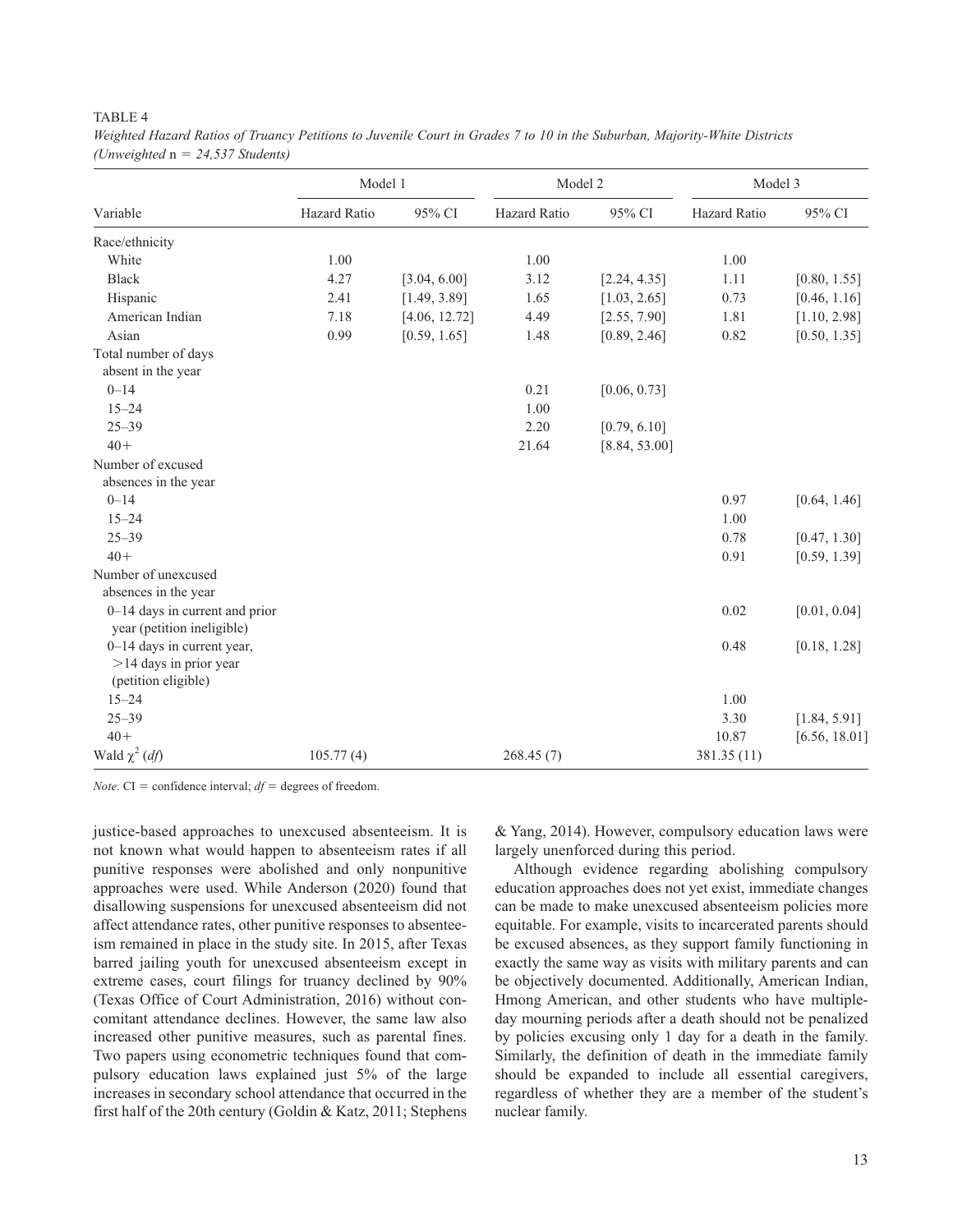# TABLE 5

|                                            | Model 1         |              | Model 2         |              | Model 3         |               | Model 4         |                |
|--------------------------------------------|-----------------|--------------|-----------------|--------------|-----------------|---------------|-----------------|----------------|
| Variable                                   | Hazard<br>Ratio | 95% CI       | Hazard<br>Ratio | 95% CI       | Hazard<br>Ratio | 95% CI        | Hazard<br>Ratio | 95% CI         |
| Race/ethnicity                             |                 |              |                 |              |                 |               |                 |                |
| White                                      | 1.00            |              | 1.00            |              | 1.00            |               | 1.00            |                |
| <b>Black</b>                               | 1.42            | [1.23, 1.65] | 1.31            | [1.13, 1.52] | 1.77            | [1.52, 2.06]  | 1.67            | [1.43, 1.94]   |
| Hispanic                                   | 1.13            | [0.94, 1.36] | 1.08            | [0.90, 1.29] | 1.36            | [1.14, 1.64]  | 1.32            | [1.10, 1.58]   |
| American Indian                            | 2.58            | [2.02, 3.28] | 2.36            | [1.89, 2.94] | 3.32            | [2.64, 4.18]  | 2.95            | [2.36, 3.70]   |
| Asian                                      | 0.80            | [0.68, 0.95] | 0.78            | [0.66, 0.92] | 0.90            | [0.76, 1.07]  | 0.93            | [0.79, 1.09]   |
| Absenteeism measures                       |                 |              |                 |              |                 |               |                 |                |
| Total number of days absent                | 0.96            | [0.96, 0.97] | 0.96            | [0.96, 0.97] | 1.03            | [1.03, 1.04]  |                 |                |
| (Total number of<br>days absent) $^{2}$    | 1.00            | [1.00, 1.00] | 1.00            | [1.00, 1.00] | 0.99            | [0.99, 1.00]  |                 |                |
| Proportion unexcused                       |                 |              |                 |              | 0.59            | [0.35, 1.02]  |                 |                |
| (Proportion unexcused) <sup>2</sup>        |                 |              |                 |              | 11.74           | [6.98, 19.72] |                 |                |
| Number of unexcused days                   | 1.14            | [0.96, 0.97] | 1.19            | [1.78, 1.21] |                 |               |                 |                |
| (Number of unexcused days) <sup>2</sup>    | 1.00            | [1.00, 1.00] | 1.00            | [1.00, 1.00] |                 |               |                 |                |
| (Number of unexcused days) $3$             |                 |              | 1.00            | [1.00, 1.00] |                 |               |                 |                |
| Total number of days<br>absent in the year |                 |              |                 |              |                 |               |                 |                |
| $0 - 14$                                   |                 |              |                 |              |                 |               | 1.31            | [0.94, 1.81]   |
| $15 - 24$                                  |                 |              |                 |              |                 |               | 1.00            |                |
| $25 - 39$                                  |                 |              |                 |              |                 |               | 7.79            | [5.42, 11.19]  |
| $40+$                                      |                 |              |                 |              |                 |               | 54.44           | [39.26, 75.50] |
| Number of excused<br>absences in the year  |                 |              |                 |              |                 |               |                 |                |
| $0 - 14$                                   |                 |              |                 |              |                 |               | 2.26            | [1.89, 2.69]   |
| $15 - 24$                                  |                 |              |                 |              |                 |               | 1.00            |                |
| $25 - 39$                                  |                 |              |                 |              |                 |               | 0.47            | [0.36, 0.60]   |
| $40+$                                      |                 |              |                 |              |                 |               | 0.18            | [0.13, 0.25]   |
| Wald $\chi^2$ (df)                         | 4267.77 (10)    |              |                 |              | 1734.47(7)      |               | 4267.77 (10)    |                |

Weighted Hazard Ratios of Truancy Petitions to Juvenile Court in Grades 7 to 10 (Unweighted  $n = 75,276$ ), Estimated With Alternative *Measures of Excused, Unexcused, and Total Absenteeism*

*Note.* CI = confidence interval; *df* = degrees of freedom.

Two other incremental changes in unexcused absenteeism policies merit investigation. Some school districts in our nationally representative sample allowed students a certain number of unexcused absences without providing an explanation and then defined all absences thereafter as unexcused unless allowed by the school principal. To our knowledge, this approach has not been evaluated. Another potential policy reform is to change the current frame of meritorious (excused) and unmeritorious (unexcused) absences to involuntary and voluntary absences (Birioukov, 2016; Driver & Watson, 1989). In this framework, involuntary absences are due to circumstances not under either parent or student control (e.g., illness without a medical provider note or difficulty accessing safe transportation). The clear dichotomy of voluntary and involuntary absence breaks down when students are absent because they feel unsafe or excluded at school. Consequently, organizing a discipline system using these concepts also might have equity challenges. However, considering the pros and cons of another framework helps

shed light on the deeply held, unquestioned frames that guide current color-blind policies and perpetuate White privilege in education.

Finally, research is needed on how school staff negotiate absenteeism policies to minimize racial and ethnic disparities in disciplinary responses. The decision to intervene in unexcused absenteeism is largely discretionary at the school level (Conry & Richards, 2018). If an effective means for staff to minimize the negative effects of color-blind attendance policies could be better understood, harm could be reduced while alternative policy approaches are being tested.

#### **ORCID iD**

Clea A. McNeely <https://orcid.org/0000-0001-8879-9811>

## **References**

Agency for Healthcare Research and Quality. (n.d.). *National healthcare quality and disparities reports: Minnesota*. [https://](https://nhqrnet.ahrq.gov/inhqrdr/Minnesota/benchmark/summary/All_Measures/All_Topics)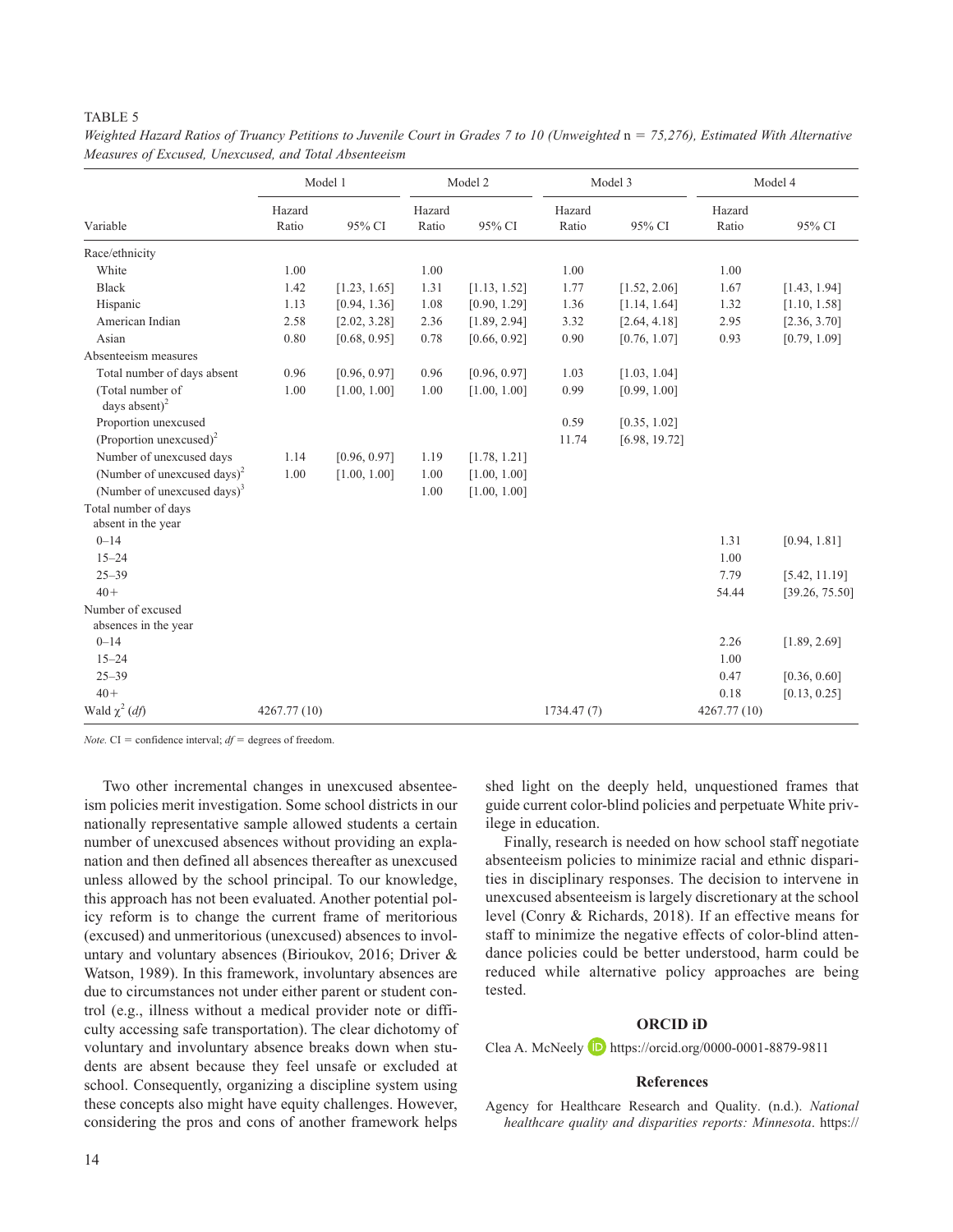[nhqrnet.ahrq.gov/inhqrdr/Minnesota/benchmark/summary/All\\_](https://nhqrnet.ahrq.gov/inhqrdr/Minnesota/benchmark/summary/All_Measures/All_Topics) [Measures/All\\_Topics](https://nhqrnet.ahrq.gov/inhqrdr/Minnesota/benchmark/summary/All_Measures/All_Topics)

- Allis, E. (2016, December 8). *The spirit of the dead according to Ojibwe beliefs*. Seven Ponds. [http://blog.sevenponds.com/](http://blog.sevenponds.com/cultural-perspectives/the-spirit-of-the-dead-according-to-ojibwe-beliefs) [cultural-perspectives/the-spirit-of-the-dead-according-to](http://blog.sevenponds.com/cultural-perspectives/the-spirit-of-the-dead-according-to-ojibwe-beliefs)[ojibwe-beliefs](http://blog.sevenponds.com/cultural-perspectives/the-spirit-of-the-dead-according-to-ojibwe-beliefs)
- Allison, P. D. (2014). *Event history and survival analysis* (2nd ed.). Sage. <https://doi.org/10.4135/9781452270029>
- Anderson, K. P. (2020). Academic, attendance, and behavioral outcomes of a suspension reduction policy: Lessons for school leaders and policy makers. *Educational Administration Quarterly*, *56*(3), 435–471. <https://doi.org/10.1177/0013161X19861138>
- Aneshensel, C. A. (2004). *Theory-based data analysis for the social sciences* (2nd ed.). Sage.
- Attendance Works. (2016, January 11). *What's the difference between truancy and chronic absenteeism?* [https://www.](https://www.attendanceworks.org/whats-the-difference-between-chronic-absence-and-truancy/) [attendanceworks.org/whats-the-difference-between-chronic](https://www.attendanceworks.org/whats-the-difference-between-chronic-absence-and-truancy/)[absence-and-truancy/](https://www.attendanceworks.org/whats-the-difference-between-chronic-absence-and-truancy/)
- Bales, S. N., & Gilliam, F. D. (2004) *Communications for social good*. Foundation Center. [https://doi.org/10.15868/social](https://doi.org/10.15868/socialsector.6250) [sector.6250](https://doi.org/10.15868/socialsector.6250)
- Birioukov, A. (2016). Beyond the excused/unexcused absence binary: Classifying absenteeism through a voluntary/involuntary absence framework. *Educational Review*, *68*(3), 340–357. <https://doi.org/10.1080/00131911.2015.1090400>
- Bonilla-Silva, E. (1997). Rethinking racism: Toward a structural interpretation. *American Sociological Review*, *62*(3), 465–480. <https://doi.org/10.2307/2657316>
- Bonilla-Silva, E. (2006). *Racism without racists: Color-blind racism and the persistence of racial inequality in the United States*. Rowman & Littlefield.
- Bradshaw, C. P., Mitchell, M. M., O'Brennan, L. M., & Leaf, P. J. (2010). Multilevel exploration of factors contributing to the overrepresentation of Black students in office disciplinary referrals. *Journal of Educational Psychology*, *102*(2), 508–520. <https://doi.org/10.1037/a0018450>
- Bryk, A. S., & Schneider, B. (2002). *Trust in schools: A core resource for improvement*. Russell Sage.
- Carpenter, G., & McNeely, C. A. (2018, September 14). *Are we pushing kids out of school by trying to keep them in? Truancy policy in the United States* [Conference session]. Tennessee Public Health Association, Franklin, TN, United States.
- Conry, J. M., & Richards, M. P. (2018). The severity of state truancy policies and chronic absenteeism. *Journal of Education for Students Placed at Risk*, *23*(1–2), 187–203. [https://doi.org/1](https://doi.org/10.1080/10824669.2018.1439752) [0.1080/10824669.2018.1439752](https://doi.org/10.1080/10824669.2018.1439752)
- Council on Foreign Relations. (2020, July 13). *Demographics of the U.S. Military*. [https://www.cfr.org/backgrounder/](https://www.cfr.org/backgrounder/demographics-us-military) [demographics-us-military](https://www.cfr.org/backgrounder/demographics-us-military)
- Creswell, J. W., & Plano Clark, V. L. (2011). *Designing and conducting mixed methods research* (2nd ed.). Sage.
- Driver, R. W., & Watson, C. J. (1989). Construct validity of voluntary and involuntary absenteeism. *Journal of Business and Psychology*, *4*(1), 109–118. [https://doi.org/10.1007/BF0](https://doi.org/10.1007/BF01023041) [1023041](https://doi.org/10.1007/BF01023041)
- Eaton, D. K., Brener, N., & Kann, L. K. (2008). Associations of health risk behaviors with school absenteeism. Does having permission for the absence make a difference? *Journal of*

*School Health*, *78*(4), 223–229. [https://doi.org/10.1111/j.1746-](https://doi.org/10.1111/j.1746-1561.2008.00290.x) [1561.2008.00290.x](https://doi.org/10.1111/j.1746-1561.2008.00290.x)

- Ehrlich, S. B., Gwynne, J. A., Stitziel Pareja, A., Allensworth, E. M., Moore, P., Jagesic, S., & Sorice, E. (2014, May). *Preschool attendance in Chicago public schools: Relationships with learning outcomes and reasons for absences*. University of Chicago Consortium on Chicago School Research. [https://files.](https://files.eric.ed.gov/fulltext/ED553158.pdf) [eric.ed.gov/fulltext/ED553158.pdf](https://files.eric.ed.gov/fulltext/ED553158.pdf)
- Gershenson, S., Jacknowitz, A., & Brannegan, A. (2017). Are student absences worth the worry in U.S. primary schools? *Education Finance and Policy*, *12*(2), 137–165. [https://doi.](https://doi.org/10.1162/EDFP_a_00207) [org/10.1162/EDFP\\_a\\_00207](https://doi.org/10.1162/EDFP_a_00207)
- Gillborn, D. (2005). Education policy as an act of White supremacy: Whiteness, critical race theory, and education reform. *Journal of Education Policy*, *20*(4), 485–505. [https://doi.org](https://doi.org/10.1080/02680930500132346) [/10.1080/02680930500132346](https://doi.org/10.1080/02680930500132346)
- Goldin, C., & Katz, L. F. (2011). Mass secondary schooling and the state: The role of state compulsion in the high school movement. In D. L. Costa, & N. R. Lamoreaux (Eds.), *Understanding long-run economic growth: Geography, institutions, and the knowledge economy* (pp. 275–310). University of Chicago Press; National Bureau of Economic Research. [https://doi.](https://doi.org/10.7208/chicago/9780226116426.003.0010) [org/10.7208/chicago/9780226116426.003.0010](https://doi.org/10.7208/chicago/9780226116426.003.0010)
- Goodkind, S., Shook, J., Kolivoski, K., Pohlig, R., Little, A., & Kim, K. (2020). From child welfare to jail: Mediating effects of juvenile justice placement and other system involvement. *Child Maltreatment*, *25*(4), 410–421. [https://doi.org/10.](https://doi.org/10.1177/1077559520904144) [1177/1077559520904144](https://doi.org/10.1177/1077559520904144)
- Gottfried, M. (2009). Excused versus unexcused: How student absences in elementary school affect academic achievement. *Educational Evaluation and Policy Analysis*, *31*(4), 392–415. <https://doi.org/10.3102/0162373709342467>
- Grambsch, P. M., & Therneau, T. M. (1994). Proportional hazards tests and diagnostics based on weighted residuals. *Biometrika*, *81*(3), 515–526.<https://doi.org/10.1093/biomet/81.3.515>
- Henry, K. L. (2007). Who's skipping school: Characteristics of truants in 8th and 10th grade. *Journal of School Health*, *77*(1), 29–35.<https://doi.org/10.1111/j.1746-1561.2007.00159.x>
- Her, C. (2014). Ready or not: The academic college readiness of Southeast Asian Americans. *Multicultural Perspectives*, *16*(1), 55–42.<https://doi.org/10.1080/15210960.2014.872938>
- Hernán, M. A., Hernández-Díaz, S., Werler, M. M., & Mitchell, A. A. (2002). Causal knowledge as a prerequisite for confounding evaluation: An application to birth defects epidemiology. *American Journal of Epidemiology*, *155*(2), 176–184. [https://](https://doi.org/10.1093/aje/155.2.176) [doi.org/10.1093/aje/155.2.176](https://doi.org/10.1093/aje/155.2.176)
- Hockenberry, S., & Puzzanchera, C. (2020, April). *Juvenile court statistics 2018*. National Center for Juvenile Justice. [https://](https://www.ojjdp.gov/ojstatbb/njcda/pdf/jcs2018.pdf) [www.ojjdp.gov/ojstatbb/njcda/pdf/jcs2018.pdf](https://www.ojjdp.gov/ojstatbb/njcda/pdf/jcs2018.pdf)
- Holt, S. B., & Gershenson, S. (2019). The impact of demographic representation on absences and suspensions. *Policy Studies Journal*, *47*(4), 1069–1099.<https://doi.org/10.1111/psj.12229>
- Jonasson, C. (2011). The dynamics of absence behaviour: Interrelations between absence from class and absence in class. *Educational Research*, *53*(1), 17–32. [https://doi.org/10.1080/00](https://doi.org/10.1080/00131881.2011.552233) [131881.2011.552233](https://doi.org/10.1080/00131881.2011.552233)
- Ispa-Landa, S. (2018). Persistently harsh punishments amid efforts to reform: Using tools from social psychology to counteract racial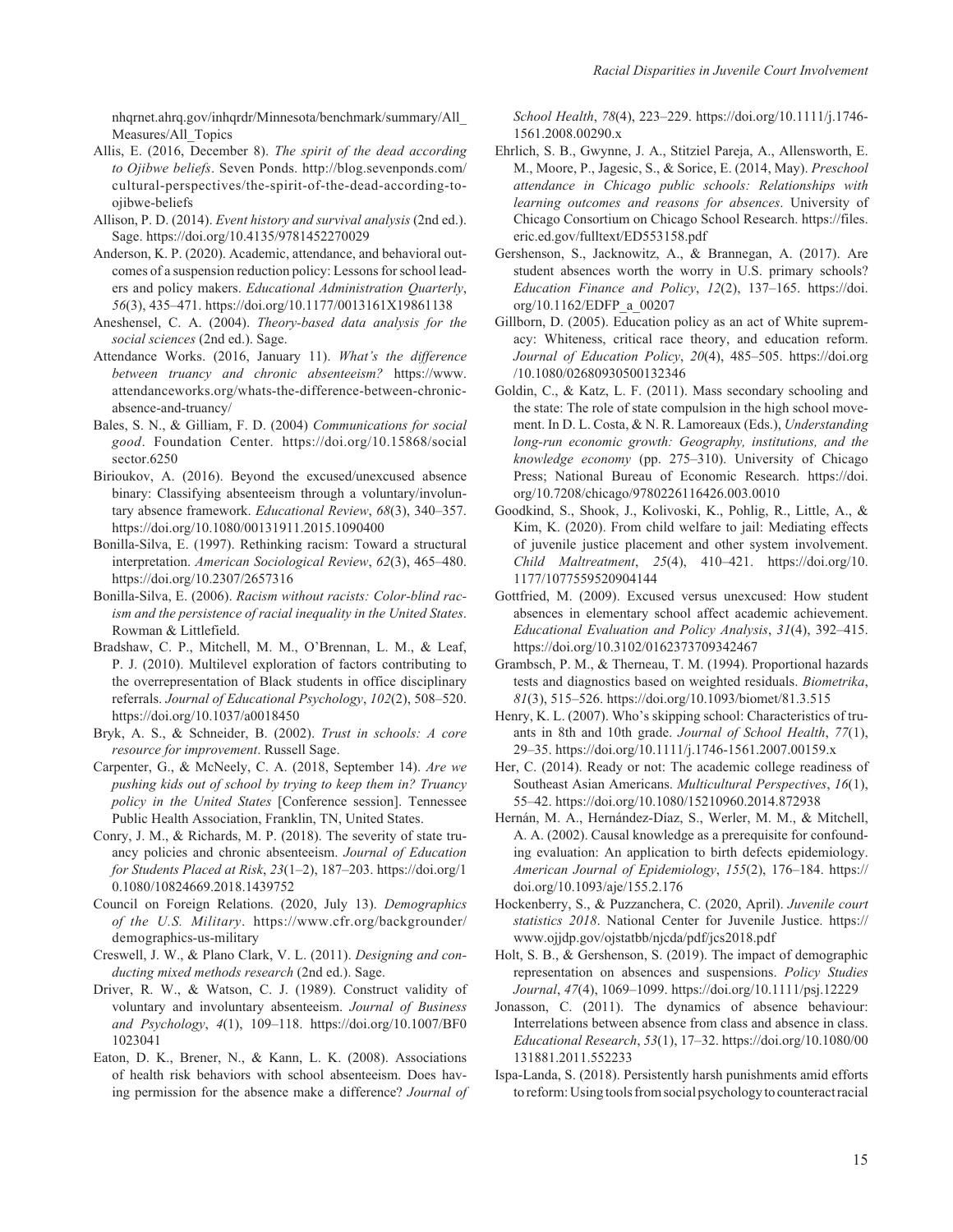bias in school disciplinary decisions. *Educational Researcher*, *47*(6), 384–390. <https://doi.org/10.3102/0013189X18779578>

- Katz, M. S. (1976). *A history of compulsory education laws* (Fastback Series, No. 75). Phi Delta Kappa. [https://files.eric.](https://files.eric.ed.gov/fulltext/ED119389.pdf) [ed.gov/fulltext/ED119389.pdf](https://files.eric.ed.gov/fulltext/ED119389.pdf)
- Kearney, C. A. (2008). An interdisciplinary model of school absenteeism in youth to inform professional practice and public policy. *Educational Psychology Review*, *20*(3), 257–282. [https://](https://doi.org/10.1007/s10648-008-9078-3) [doi.org/10.1007/s10648-008-9078-3](https://doi.org/10.1007/s10648-008-9078-3)
- Kim, H., & Drake, B. (2019). Cumulative prevalence of onset and recurrence of child maltreatment reports. *Journal of the American Academy of Child & Adolescent Psychiatry*, *58*(12), 1175–1183. <https://doi.org/10.1016/j.jaac.2019.02.015>
- Klein, M., Sosu, E. M., & Dare, S. (2020). Mapping inequalities in school attendance: The relationship between dimensions of socioeconomic status and forms of school absence. *Children and Youth Services Review*, *118*, 105432. [https://doi.](https://doi.org/10.1016/j.childyouth.2020.105432) [org/10.1016/j.childyouth.2020.105432](https://doi.org/10.1016/j.childyouth.2020.105432)
- Kraft, M. A., & Rogers, T. (2015). The underutilized potential of teacher-to-parent communication: Evidence from a field experiment. *Economics of Education Review*, *47*(C), 49–63. [https://](https://doi.org/10.1016/j.econedurev.2015.04.001) [doi.org/10.1016/j.econedurev.2015.04.001](https://doi.org/10.1016/j.econedurev.2015.04.001)
- Lasky-Fink, J., Robinson, C., Chang, H., & Rogers, T. (2019, August). *Using behavioral insights to improve truancy notifications* (Faculty working paper RWP19-026). Harvard Kennedy School. [https://static1.squarespace.com/](https://static1.squarespace.com/static/5ca290ca3560c3098a9a7ae9/t/5d63f9d6d3a1c10001972ec3/1566833111606/Lasky-Fink_Robinson_Chang_Rogers%28WP%29Using-Behavioral-Insights-to-Improve-Truancy-Notifications.pdf) [static/5ca290ca3560c3098a9a7ae9/t/5d63f9d6d3a1c1000](https://static1.squarespace.com/static/5ca290ca3560c3098a9a7ae9/t/5d63f9d6d3a1c10001972ec3/1566833111606/Lasky-Fink_Robinson_Chang_Rogers%28WP%29Using-Behavioral-Insights-to-Improve-Truancy-Notifications.pdf) [1972ec3/1566833111606/Lasky-Fink\\_Robinson\\_Chang\\_](https://static1.squarespace.com/static/5ca290ca3560c3098a9a7ae9/t/5d63f9d6d3a1c10001972ec3/1566833111606/Lasky-Fink_Robinson_Chang_Rogers%28WP%29Using-Behavioral-Insights-to-Improve-Truancy-Notifications.pdf) [Rogers%28WP%29Using-Behavioral-Insights-to-Improve-](https://static1.squarespace.com/static/5ca290ca3560c3098a9a7ae9/t/5d63f9d6d3a1c10001972ec3/1566833111606/Lasky-Fink_Robinson_Chang_Rogers%28WP%29Using-Behavioral-Insights-to-Improve-Truancy-Notifications.pdf)[Truancy-Notifications.pdf](https://static1.squarespace.com/static/5ca290ca3560c3098a9a7ae9/t/5d63f9d6d3a1c10001972ec3/1566833111606/Lasky-Fink_Robinson_Chang_Rogers%28WP%29Using-Behavioral-Insights-to-Improve-Truancy-Notifications.pdf)
- Lawler, M. J., LaPlante, K. D., Giger, J. T., & Norris, D. S. (2012). Overrepresentation of Native American children in foster care: An independent construct? *Journal of Ethnic & Cultural Diversity in Social Work*, *21*(2), 95–110. [https://doi.org/10.108](https://doi.org/10.1080/15313204.2012.647344) [0/15313204.2012.647344](https://doi.org/10.1080/15313204.2012.647344)
- Lee, W., McNeely, C. A., Rosenbaum, J. E., Alemu, B., & Renner, L. M. (2020). *Can court diversion improve school attendance among elementary students? Evidence from five school districts*.<https://doi.org/10.1080/19345747.2020.1760976>
- Lor, Y. (2019). Ties that bind: Family obligations as immediate and anticipatory obstacles. *Race, Ethnicity and Education*, *22*(5), 666–682. <https://doi.org/10.1080/13613324.2017.1395327>
- Lyon, A. R., & Cotler, S. (2007). Toward reduced bias and increased utility in the assessment of school refusal behavior: The case for diverse samples and evaluations of context. *Psychology in the Schools*, *44*(6), 551–565.<https://doi.org/10.1002/pits.20247>
- MacIver, M. A., & Sheldon, S. (2019). Keeping families front and center. In M. A. Gottfried, & E. L. Hutt (Eds.), *Absent from school: Understanding and addressing student absenteeism* (pp. 181–197). Harvard Educational Press.
- Manning, A., Hartmann, D., & Gerteis, J. (2015). Colorblindness in Black and White: An analysis of core tenets, configurations, and complexities. *Sociology of Race and Ethnicity*, *1*(4), 532–546. <https://doi.org/10.1177/2332649215584828>
- Massey, D., & Denton, N. A. (1993). *American apartheid: Segregation and the making of the underclass*. Harvard University Press.
- McNeely, C. A., Lee, W. F., Rosenbaum, J. E., Alemu, B., & Renner, L. M. (2019). Long-term effects of truancy diversion

on school attendance: A quasi-experimental study with linked administrative data. *Prevention Science*, *20*(7), 996–1008. <https://doi.org/10.1007/s11121-019-01027-z>

- National Center for Education Statistics. (2020a). *CCD data files*. <https://nces.ed.gov/ccd/files.asp>
- National Center for Education Statistics. (2020b). *Search for public school districts* (Common Core of Data). [https://nces.ed.gov/](https://nces.ed.gov/ccd/districtsearch/) [ccd/districtsearch/](https://nces.ed.gov/ccd/districtsearch/)
- Ng, J. C., Lee, S. S., & Pak, Y. K. (2007). Contesting the model minority and perpetual foreigner stereotypes: A critical review of literature on Asian Americans in education. *Review of Research in Education*, *31*(1), 95–130. [https://doi.org/10.3102/](https://doi.org/10.3102/0091732X07300046095) [0091732X07300046095](https://doi.org/10.3102/0091732X07300046095)
- Ngo, B., & Lor, P. N. (2013). Great expectations: The struggles of Hmong American high school boys. In M. E. Pfeifer, M. Chiu, & K. Yang (Eds.), *Diversity in diaspora: Hmong Americans in the twenty-first century* (pp. 151–164). University of Hawaii Press. [https://doi.org/10.21313/hawaii/9780824835972.003](https://doi.org/10.21313/hawaii/9780824835972.003.0006) [.0006](https://doi.org/10.21313/hawaii/9780824835972.003.0006)
- Pew Charitable Trusts. (2010). *Collateral consequences: Incarceration's effect on economic mobility*. [https://www.](https://www.pewtrusts.org/~/media/legacy/uploadedfiles/pcs_assets/2010/collateralcosts1pdf.pdf) [pewtrusts.org/~/media/legacy/uploadedfiles/pcs\\_assets/2010/](https://www.pewtrusts.org/~/media/legacy/uploadedfiles/pcs_assets/2010/collateralcosts1pdf.pdf) [collateralcosts1pdf.pdf](https://www.pewtrusts.org/~/media/legacy/uploadedfiles/pcs_assets/2010/collateralcosts1pdf.pdf)
- Pinker, S. (2014). *The sense of style: The thinking person's guide to writing in the 21st century*. Penguin Books.
- Riddle, T., & Sinclair, S. (2019). Racial disparities in school-based disciplinary actions are associated with county-level rates of racial bias. *Proceedings of the National Academy of Sciences of the United States of America*, *116*(17), 8255–8260. [https://doi.](https://doi.org/10.1073/pnas.1808307116) [org/10.1073/pnas.1808307116](https://doi.org/10.1073/pnas.1808307116)
- Robinson, C. D., Lee, M. G., Dearing, E., & Rogers, T. (2018). Reducing student absenteeism in the early grades by targeting parental beliefs. *American Educational Research Journal*, *55*(6), 1163–1192. <https://doi.org/10.3102/0002831218772274>
- Rogers, T., & Feller, A. (2018). Reducing student absences at scale by targeting parents' misbeliefs. *Nature Human Behaviour*, *2*(5), 335–342.<https://doi.org/10.1038/s41562-018-0328-1>
- Roithmayr, D. (2014). *Reproducing racism: How everyday choices lock in White advantage*. NYU Press.
- Schoenfeld, D. (1982). Partial residuals for the proportional hazards regression model. *Biometrika*, *69*(1), 239–241. [https://doi.](https://doi.org/10.1093/biomet/69.1.239) [org/10.1093/biomet/69.1.239](https://doi.org/10.1093/biomet/69.1.239)
- Shadish, W. R., Cook, T. D., & Campbell, D. T. (2002). *Experimental and quasi-experimental designs for generalized causal inference*. Houghton Mifflin.
- Sinclair, M. G., Christenson, S. L., & Thurow, M. L. (2005). Promoting school completion of urban secondary youth with emotional or behavioral disabilities. *Exceptional Children*, *71*(4), 465–482. <https://doi.org/10.1177/001440290507100405>
- Skiba, R. J., Horner, R. H., Chung, C. G., Rausch, M. K., May, S. L., & Tobin, T. (2011). Race is not neutral: A national investigation of African American and Latino disproportionality in school discipline. *School Psychology Review*, *40*(1), 85–107. <https://doi.org/10.1080/02796015.2011.12087730>
- StataCorp. (2017). *Stata statistical software: Release 15*.
- Stein, M., & Grigg, J. (2019). Missing bus, missing school: Establishing the relationship between public transit use and student absenteeism. *American Educational Research Journal*, *56*(5), 1834–1860. <https://doi.org/10.3102/0002831219833917>